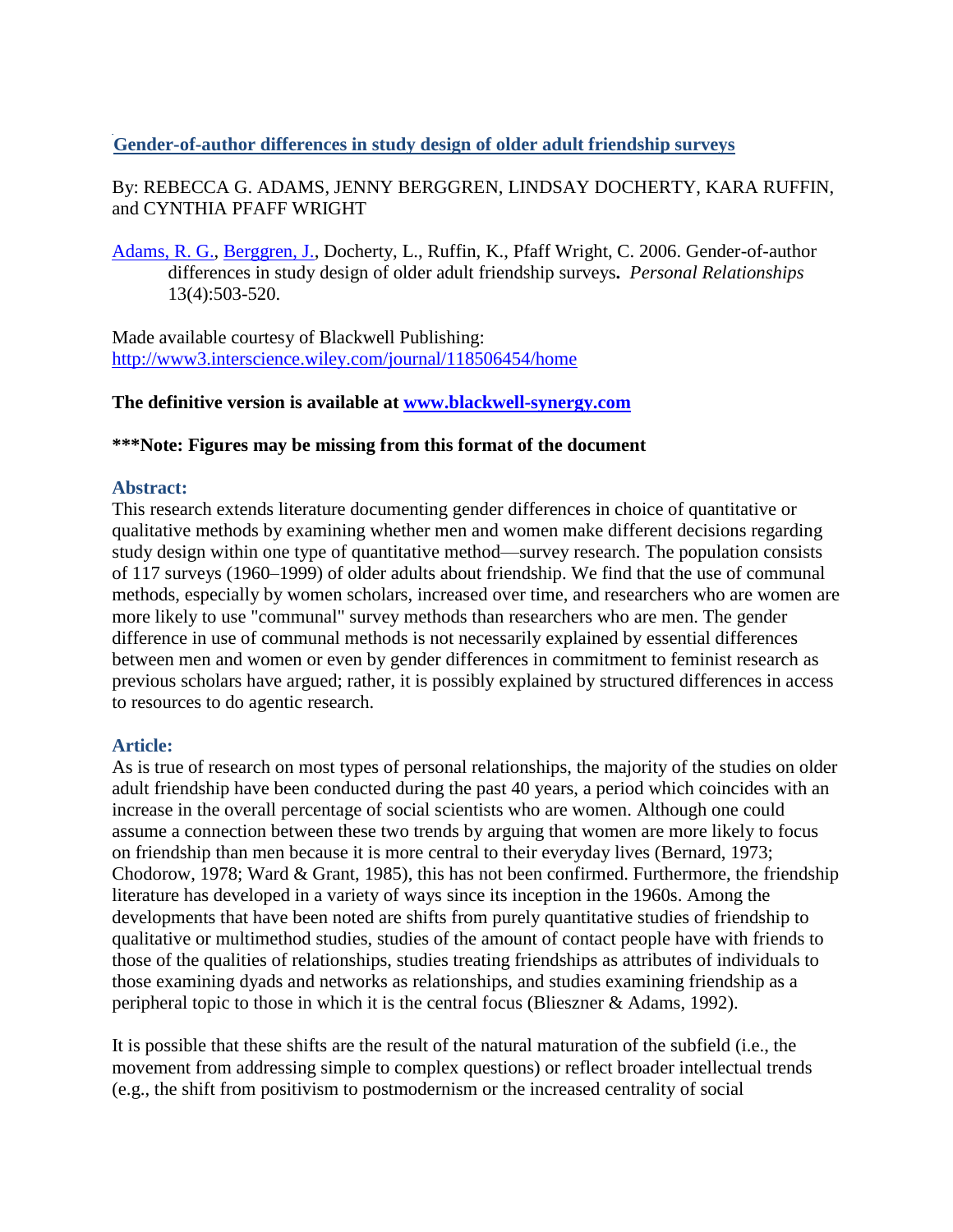constructionism) (see Allan, 2006, for a discussion of these intellectual trends and others). These changes in approach to the study of friendship could also be at least partially attributed to the influx of women into social science and their possible tendencies to use different methods than men, but the connection between a possible increase in the number of women who study friendship and these shifts in methods has not been demonstrated.

In this paper, we report on an analysis of the survey research literature focused on the topic of friendship among older adults. This analysis is designed to examine the development of the literature in this area and to document the impact of women on methodological approaches used in this subfield of personal relationship scholarship.

### **Feminist challenges to social science research**

Beginning in the early 1970s, successive waves of women's and feminist scholarship challenged social science. Critics of then mainstream research practices charged that, in addition to concentrating on topics more central to men's lives than to women's, social science research focused disproportionately on men. Furthermore, when researchers studied women, they held them to men's standards and used concepts and methods more suitable for studying men's lives than women's (Bernard, 1973; Carlson, 1971, 1972; Gutmann, 1965; Harris, 1972). In their 1996 study, Ward and Grant detailed how the increasing entry of women into academia resulted in profound critiques of the social sciences. Confronting bias meant arguing for the legitimacy not only of women as the topic of research but also of methods of study that seemed best suited to diverse experiences.

These critics also argued that gender and research method preferences were linked, with women favoring qualitative methods and men favoring quantitative ones. In 1972, Carlson summarized Bakan's (1966) familiar typology of agentic and communal modalities of human sexuality and how these modalities might be related to choice of research method. Arguing that scientific operations such as separating, ordering, quantifying, manipulating, and controlling may be best classified as agentic operations, Carlson also noted that "… naturalistic observation, sensitivity to intrinsic structure and qualitative participation of the investigator" (p. 20) are communal operations. In discussing this distinction, Bernard (1973) wrote that the agentic approach produces "hard" data, and the communal approach produces "soft" data. She added, "[a]gency tends to see variables, communion to see human beings" (p. 22). Referring to a distinction introduced by Bernard in the same article, Reinharz (1979) later noted, "the 'machismo' style of discovery reflected in science is characterized as hard, rational, and controlled. The feminine style is characterized as soft, deep, humanistic, and concerned with the inner world" (p. 7). She went on to note that the "female social scientist chooses among following the feminine style of discovery, adopting a masculine one, or disguising the masculine one as 'feminist'" (p. 7).

Scholars offered a variety of explanations for this perceived gender difference in research method preference (see Grant, Ward, & Rong, 1987, for a summary of these explanations). Some argued that there were essential differences between men and women and that the skills necessary to do quantitative and qualitative research differed and were gender linked (e.g., Carlson, 1971; Gilligan, 1982). Others (e.g., Oakley, 1974; Smith, 1974), following Bernard (1973, p. 20), argued that qualitative methods were more appropriate for studying the "status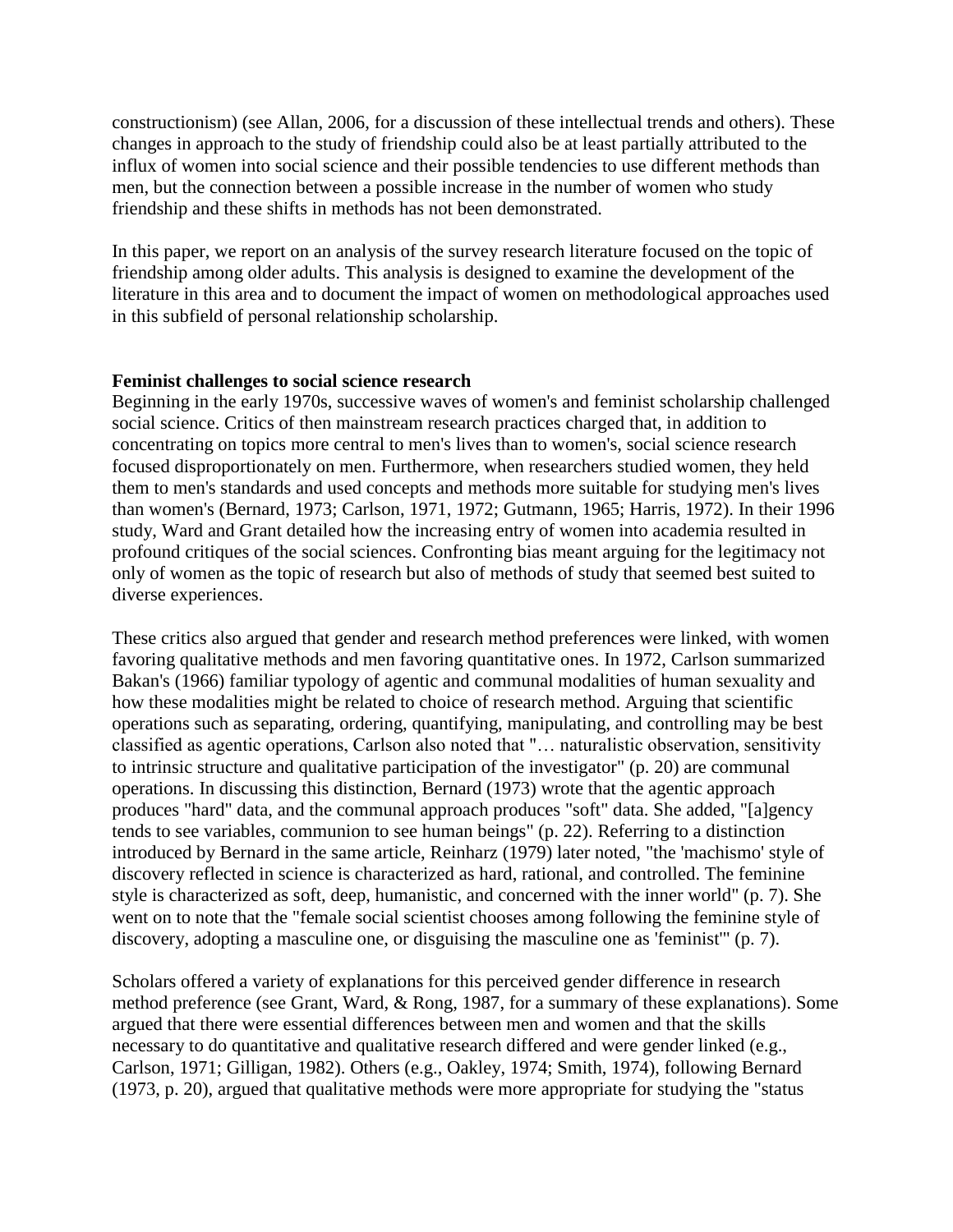nexus" world in which women lived, where bonds are based on love and duty, and quantitative methods were more appropriate for studying the "cash nexus" world that men occupied, where bonds are based on the exchange of money. Finally, some scholars argued that qualitative research was more likely than quantitative to correct the "androcentric" (male centered) biases in social science research and therefore appealed to feminist researchers (e.g., Stacey & Thorne, 1985).

For whatever reason, feminists entered what Oakley (2000) later called "the paradigm wars," weighing in on the side of qualitative research. Wanting to be more inclusive, feminist scholars encouraged what Oakley discussed as a sort of Golden Rule of research: to do unto a research participant as you would have research done unto you. To that end, qualitative studies strove to reflect an "expansionist" and "oriented-to-understanding" stance toward the participant (Oakley, 2000, p. 26). According to her, quantitative methods, on the other hand, could best be described as "reductionist" and "oriented-to-prediction" (Oakley, 2000, p. 26).

### **Statement of problem**

Subsequent research substantiated claims that in sociology and psychology, women were more likely than men to use qualitative than quantitative methods (e.g., Grant et al., 1987; MacKie, 1985; Unger, 1983), but by the early 1980s, women increasingly relied on quantitative methods. MacKie reported that, as compared with 1967 or 1973, in 1981 scholars of both genders were more likely to use quantitative methods than qualitative ones. This increase in the use of quantitative methods was documented in another study by Grant et al. (1987), who found through a systematic investigation of all articles appearing in ten major sociology journals between 1974 and 1983 that the use of quantitative methods increased during this time period. While women were far more likely than men to use qualitative methods, both men and women were more likely to use quantitative than qualitative methods in research.

Therefore, if we are to examine the link between gender and type of research method, a dichotomy between qualitative and quantitative research is too simplistic. If women and men approach research differently, this should be apparent within qualitative and quantitative studies as well as across them. As early as 1987, Ivanoff, Robinson, and Blythe argued that quantitative research was not incompatible with feminism. Similarly, in an article that foreshadowed the current position of feminists, Peplau and Conrad (1989) argued that research methods should not be a defining feature of feminist research and that quantitative research had been a valuable tool in combating sexism. They further argued that there is little reason to think that quantitative research cannot be sensitive to feminist concerns or, conversely, that qualitative methods are necessarily so. More recently, Dunn and Waller (2000) argued that feminist methodology is based on a mélange of methodological approaches not limited to qualitative research.

So, now it is fairly widely accepted that quantitative research is not incompatible with feminism. In her recent book, Sprague (2005) described the ways in which feminists do quantitative research, providing examples of studies conducted by leading feminist scholars. She evaluated whether these quantitative researchers were addressing the concerns raised by critical and particularly feminist scholars, arguing that many of these researchers draw on the standpoints of women and other disadvantaged people, acknowledge the ways standard measures may express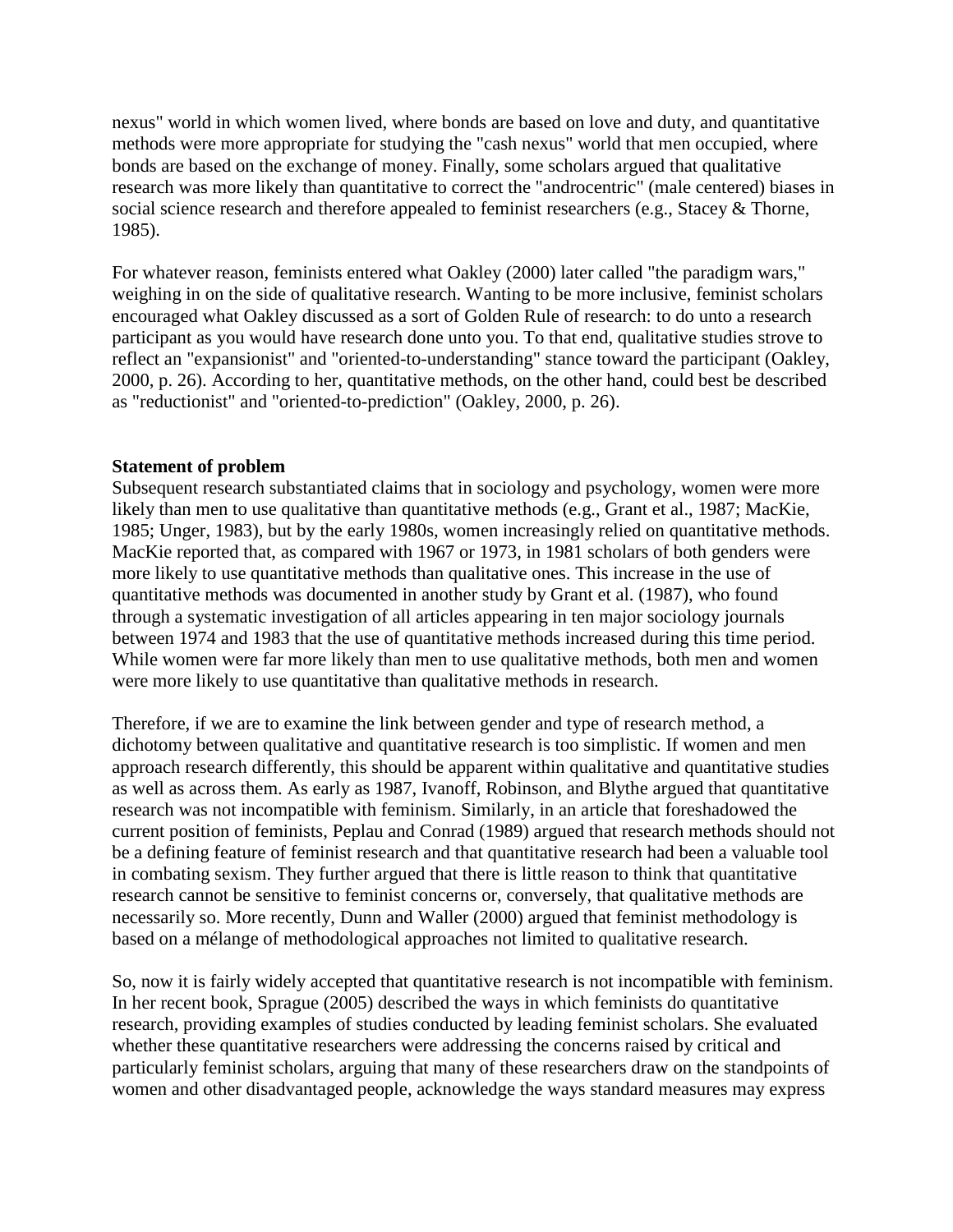the standpoint of privileged men, and create knowledge that empowers the disadvantaged. She argued that quantitative feminist researchers have been less successful in maintaining a diverse discourse by citing qualitative research and using language clear to people unfamiliar with quantitative methods.

Whatever progress has been made in addressing the feminist critique of quantitative research, however, it is clear that at least some feminist researchers strive to conduct quantitative research differently than some nonfeminist researchers. The question that remains is whether women scholars in general conduct quantitative research differently than men do. Note that this is a different question than whether feminists, who may or may not be women, design their studies differently than nonfeminists do.

The survey research literature on the topic of older adult friendship offers an opportunity to examine the relationship between gender of researchers and methodological decisions. In the context of the debate discussed here, this topic is considered a "feminine" one, part of the status nexus world described by Bernard (1973). Nonetheless, at the beginning of the 1960s, before the influx of women into the social sciences and the debate over the link between gender and method began, most of the scholars who published on this topic were men. Hence, survey studies of friendship among older adults from the early 1960s through the end of the 1990s present an opportunity to examine the contributions of women researchers to approaches to scholarship in this area, over a period of time when women started gaining increasing prominence in many social science fields.

In this paper, we examine three basic questions. First, do survey researchers who study older adult friendship tend to use more communal methods now than in the 1960s? Second, do women survey researchers study older adult friendship differently than their counterparts who are men? In other words, are women more likely to use communal methods than men? Finally, if as predicted by previous research both of these questions are answered affirmatively, which is a better predictor of the increase in the use of communal methods: the passage of time or the gender of authors?

#### **Agency versus communion**

In order to answer these questions, we first need to specify how a survey, which previous scholars have assumed was inherently agentic, might be designed to employ communal methods. Bakan's (1966) discussion of the differences between agency and communion, which fueled the earlier discussion of whether gender was linked to the use of qualitative versus quantitative methods (e.g., Bernard, 1973; Carlson, 1971; MacKie, 1985), is a useful starting point. As Bakan observed himself, however, his discussion of the conceptualization of the differences between agency and communion is abstract and so does not clearly suggest what variables might be studied. MacKie, who drew on Bakan's distinction when she studied sex differences in research style, classified articles as communal or agentic according to a "global judgment" (p. 196) about the major thrust of the research. According to her criteria, all survey research studies would be classified as agentic, so in order to examine variation in survey research study designs, we need to describe what constitutes communal and agentic research more specifically. In addition to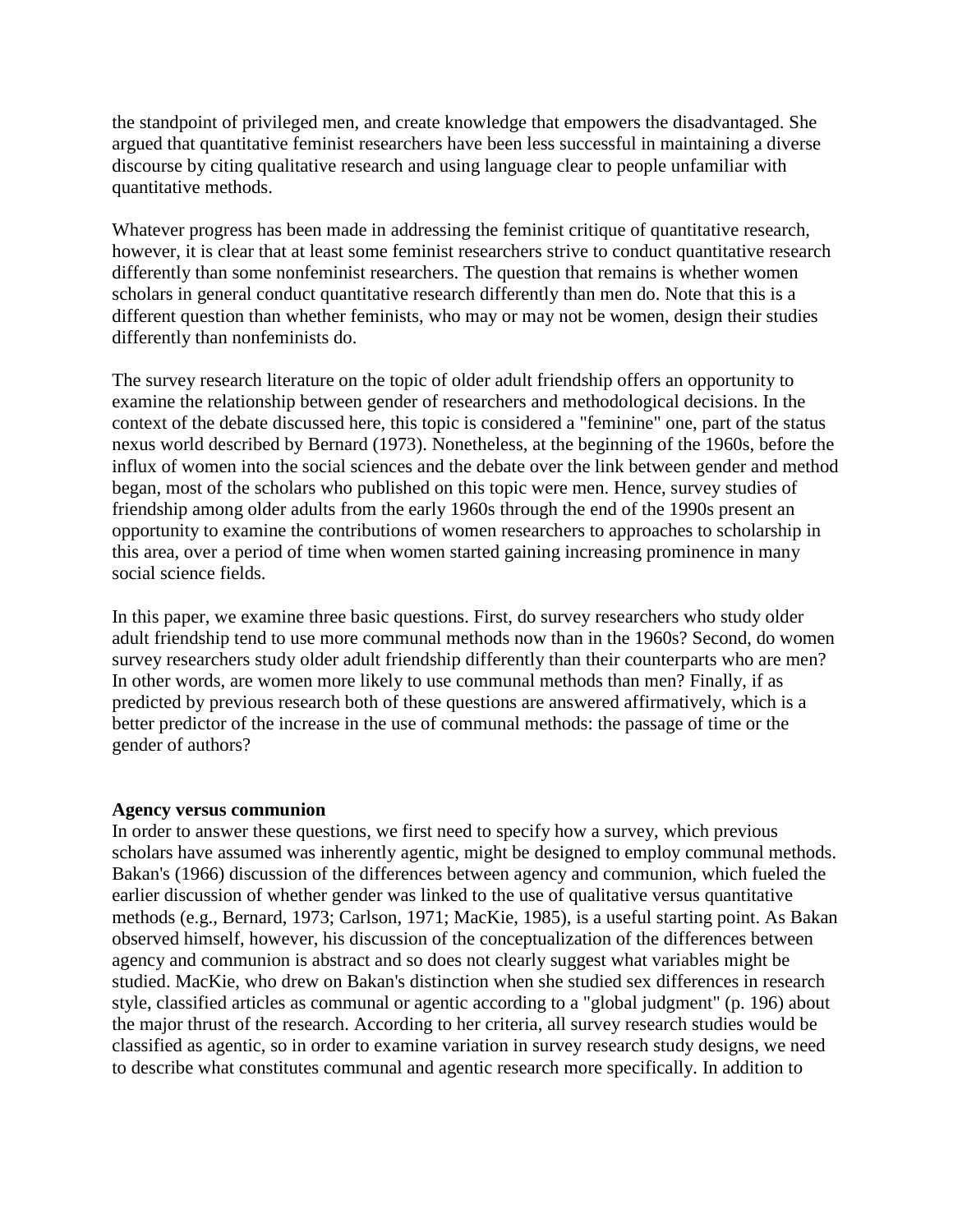using Bakan's basic distinction between communion and agency, we therefore draw on feminist critiques of quantitative research.

Three aspects of study design seem both relevant and possible to measure by reading publications based on survey findings. The first dimension concerns how much control survey researchers exercise over the types of responses solicited from participants and whether they retain the participants' voices in the text of reports on the data. According to Bakan (1966, p. 15), "[a]gency manifests itself in the urge to master; communion in noncontractual cooperation. Agency manifests itself in the repression of thought, feeling, and impulse; communion in the lack and removal of repression." Similarly, according to Carlson (1971, p. 269), who drew on Gutmann (1965) as well as on Bakan, "[m]ales represent others in objective, classifying terms; females represent others in subjective, interpretive terms." As we will explore more fully in the discussion section of this paper, Peplau and Conrad (1989) considered the distinction between agency and communion as "false and misleading" (p. 394). Nevertheless, they similarly describe agentic methods as those that involve "the manipulation of subjects" and communal methods as involving "the cooperation of the researchers and subjects" (p. 393). Sprague (2005) observed that survey researchers cannot control the people they study in the same way experimental researchers can, but they can exercise control through measurement. An agentic survey researcher would therefore pose close-ended questions and would not retain the voices of participants in the text. A communal survey researcher, in contrast, would exercise less control over participants by asking open-ended questions and by retaining their personhood and subjectivity through the use of quotations in reports on the data.

The second dimension of study design concerns whether the researcher treats friendships as attributes of individuals or as complex dyads and networks. Although the individual, as opposed to the friendship dyad or network, is the unit of analysis in all surveys on the topic of older adult friendship scrutinized in this article, it is still possible to study the attributes of relationships using individuals as informants on their friends and networks. Carlson (1972, p. 20), following Bakan (1966), identified scientific operations such as "ordering" and "quantifying" as agentic and, along with Bernard (1973), described "sensitivity to intrinsic structure and qualitative patterning" as communal. Similarly, Sprague (2005) noted that one way feminist researchers can unpack the assumptions inherent in standard approaches to measurement is to use multiple indicators of concepts. Hence, an agentic survey researcher would ask global questions about friendships in general, which require the respondent to count relationships or average across them, and a communal survey researcher would ask respondents to describe the complexity and patterning of specific relationships.

The third dimension concerns the level of commitment to studying a "feminine" topic represented by the study design. As Sprague (2005) observed, one strategy feminist survey researchers can use is to pay attention to what is missing. In the 1960s, hardly any research literature on friendship and very few studies that examined friendships in depth had been published (Blieszner & Adams, 1992). According to feminist critics of social science research (Bernard, 1973; Chodorow, 1978; Gutmann, 1965; Ward & Grant, 1985), men inhabit oftenstudied impersonal milieus and women inhabit less-often-studied personal worlds of the family, friendship, neighborhood, and community. Studying friendship, or any personal relationship for that matter, is therefore inherently communal. The question is how committed survey researchers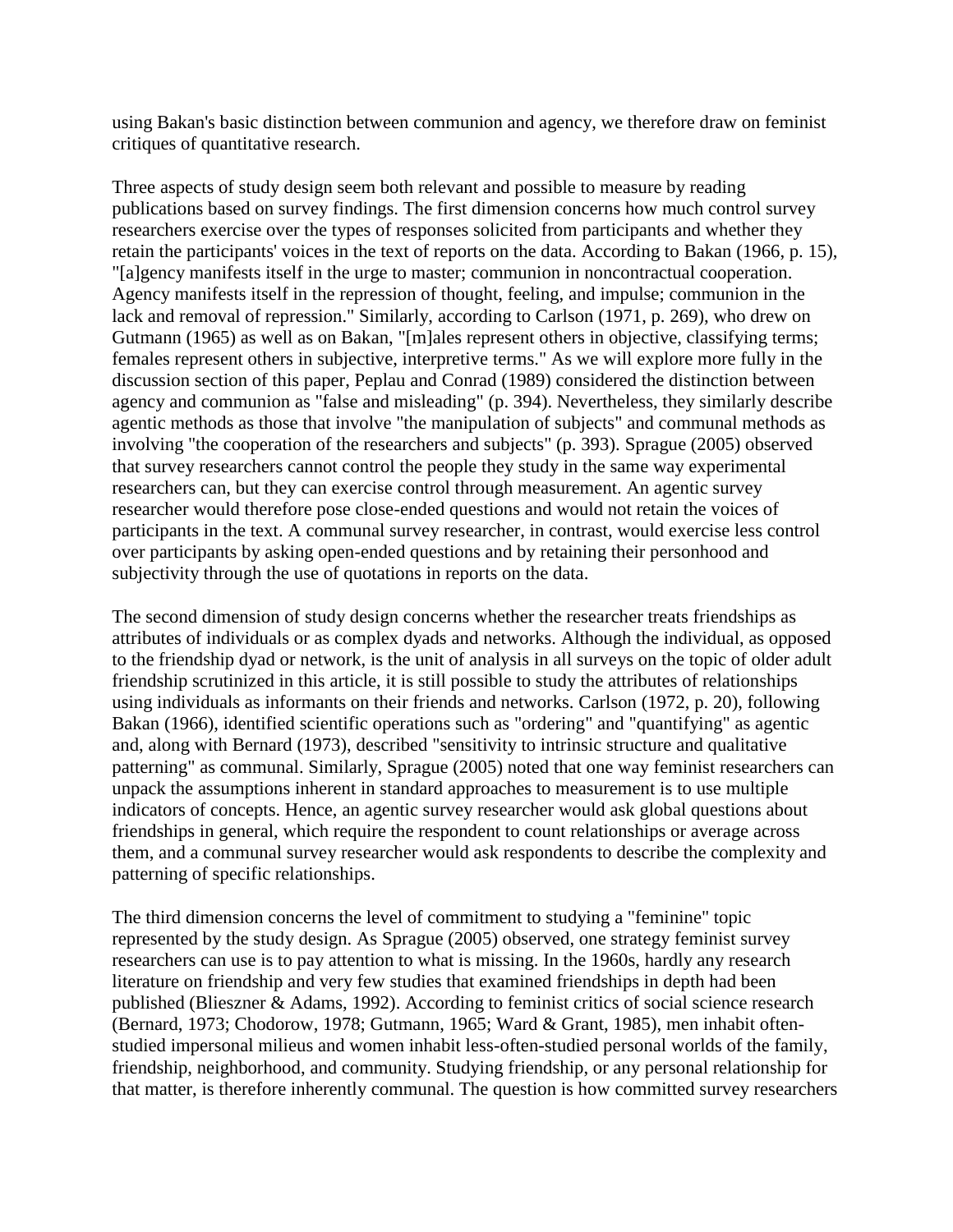are to productivity on the topic of friendship. In other words, do survey researchers design their studies to focus entirely on friendship or to include it only as a peripheral topic? Do they collect enough data on the topic to produce multiple publications or only enough for one article? Although productivity is a poor measure of commitment to a topic, especially given the documented difficulties publishing research on an "feminine" ones (Dunn & Waller, 2000; Grant & Ward, 1991; Lykes & Stewart, 1986; Ward & Grant, 1985, 1996), using it as an indicator of commitment is the best we can do without surveying authors.

# **Methods**

#### **Population**

The analysis presented in this paper is of 117 surveys of older adults about their friendships.<sup>1</sup> By a "survey," we mean "a data collection method in which an instrument is used to solicit responses from a sample of respondents" by having them "record the responses on the instrument themselves or provide the responses to interviewers" (Lin, 1976, p. 220). Each study, rather than each article, chapter, or book, is treated as a case. Although the unit of analysis for surveys on personal relationships can vary and is sometimes the dyad or the network, the respondent is the unit of analysis in all of the studies included in this analysis. These 117 cases do not include any studies that discuss friendship only in passing, combine a measure of friendship behavior with other measures of social behavior to create general indices of various kinds (and thus do not study friendship separately), do not distinguish between neighbors and friends, discuss friendships abstractly rather than report on studies of actual friendship behavior, or examine the friendships of other age groups simultaneously with those of older adults (see Adams, 1989, for a discussion of these criteria). Furthermore, we only included studies from which published reports of data were produced in English. When it was impossible to tell whether any two publications were based on the same study from the information included, we contacted the authors for clarification. Of these 117 studies, 20.5% surveyed women only, 1.7% surveyed men only, and the rest surveyed both genders.

We attempted to include the entire population of such surveys by using three bibliographic databases and consulting the bibliographies of articles already gathered. When we first began building this dataset in the late 1980s, we used printed versions of *Sociological Abstracts*, *Psychological Abstracts*, and *Social Science Citation Index* to identify articles potentially based on relevant studies. Later, when electronic databases were available, we redid the searches for earlier years to locate any publications that had been missed and then screened them for possible inclusion in the data. Nevertheless, it is of course possible that we missed some studies. As search terms, we used the term "friend" and its various forms along with terms describing the populations studied, including "older men,""older women,""older male,""older female,""older age,""senior,""elderly,""older adult," and "later year," and their various forms. The first author of this article and one of the coauthors independently screened each abstract to determine whether a given study should be included in the dataset (see criteria described earlier). These same researchers then independently reviewed each complete paper to confirm its appropriateness. We always resolved the small number of disagreements by deciding to include any disputed study in our sample.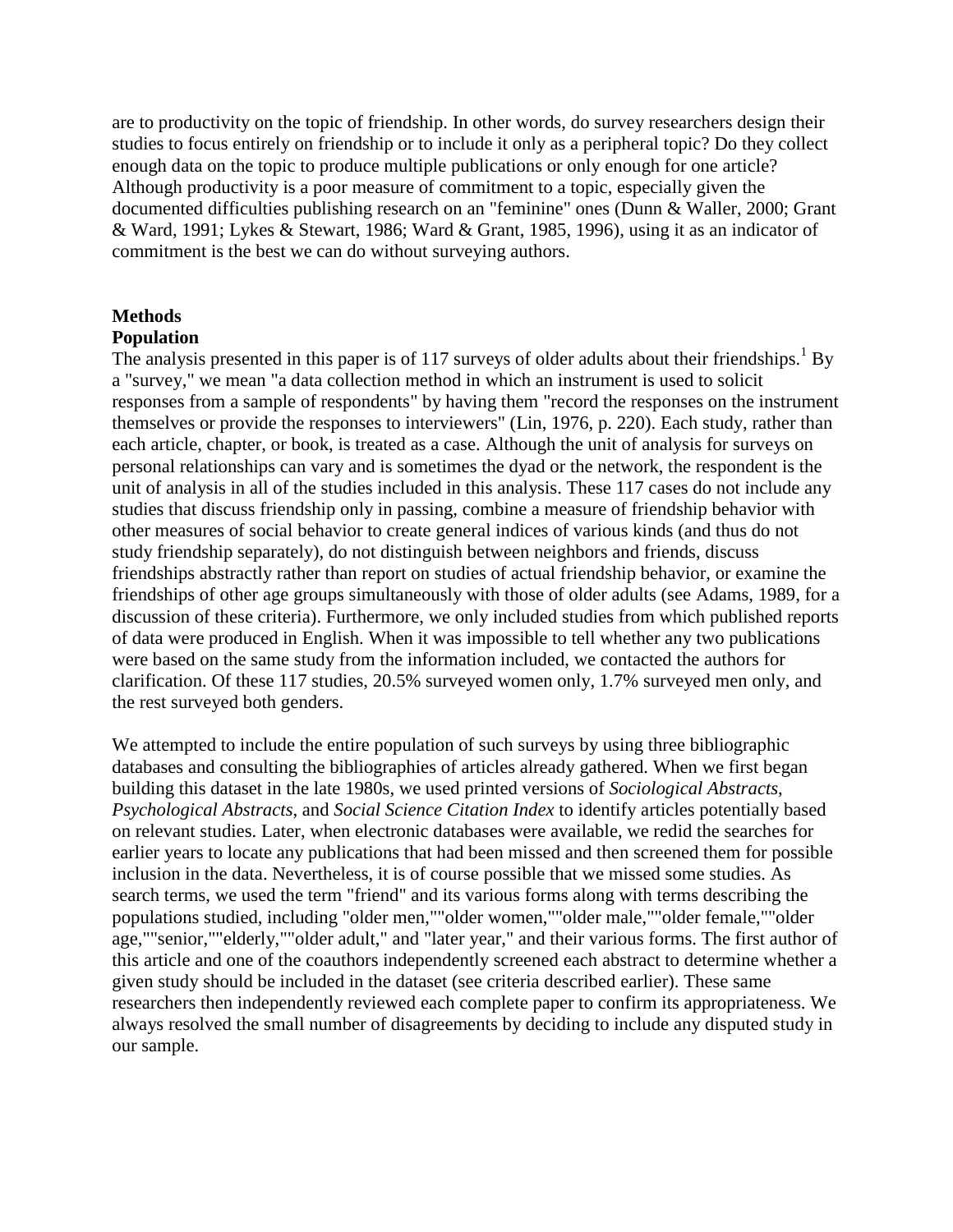### **Measurement**

Three types of variables were coded for use in this analysis: year of first publication, gender of authors, and agentic-communal study design characteristics. Two of the authors coded these variables independently and then the first author resolved discrepancies. Discrepancies almost always arose because one of the coders had overlooked pertinent material in the text, not because of disagreements over how to categorize an element of the study design. Because cases were coded at three points in time (in the late 1980s, late 1990s, and after the year 2000) and because as new publications appeared based on old studies, the coding of cases had to be updated, the first author coded all of the publications a fourth time, compared the results to what had been done previously, and resolved a few minor discrepancies.

Independent variables include year of first publication from the study on the topic of older adult friendship and proportion of all authors publishing from the study on this topic who were women. Year of first publication was used as an indicator of date of the study rather than year of data collection because the latter information was often omitted from the publications. Note that 21.4% of the studies yielded their first publications between 1960 and 1979, 41.0% between 1980 and 1989, and 37.6% between 1990 and 1999. Thus, attention to this "feminine" topic did increase during the same period in which the proportion of all social scientists who were women increased as well.

On the average, three out of five authors publishing on the topic of friendship from a study were women  $(M= 0.60, SD= 0.43)$  (see Table 1). All of the authors were women for 47.0% of the studies and, in contrast, all of the authors were men for 26.5% of the studies. Although we do not include the proportion of all first authors on all publications from a study who were women (*M*= 0.58, *SD*= 0.50) as a variable in our analyses because doing so yielded no additional information, it is worth noting that all of the first authors were women for 58.1% of the studies and, in contrast, men were only the first authors for 40.2% of the studies. These figures show that women authors dominate research on this "feminine" topic.

| <b>Variable</b>    | 117)                            | % of total $(N=$ % of 1960–1979<br>$(N=25)$ | % of 1980–1989<br>$(N=48)$ | $%$ of 1990–1999<br>$(N=44)$ |
|--------------------|---------------------------------|---------------------------------------------|----------------------------|------------------------------|
| Gender composition |                                 |                                             |                            |                              |
| All men            | 26.5                            | 48.0                                        | 18.8                       | 22.7                         |
| Mixed              | 26.5                            | 16.0                                        | 29.2                       | 29.5                         |
| gender             |                                 |                                             |                            |                              |
| All women          | 47.0                            | 36.0                                        | 52.1                       | 47.7                         |
|                    | Proportion of all authors women |                                             |                            |                              |
| $\boldsymbol{M}$   | 0.60                            | 0.44                                        | 0.65                       | 0.63                         |
| <b>SD</b>          | 0.43                            | 0.47                                        | 0.40                       | 0.41                         |
|                    |                                 |                                             |                            |                              |

|  |  | Table 1. Percentage distribution of gender composition by decade |  |
|--|--|------------------------------------------------------------------|--|
|  |  |                                                                  |  |

Notice also in **Table 1** that the average proportion of all studies in which women were involved increased over time. The differences between the frequency distributions for the past two decades were trivial, but a big shift occurred between the period ending in 1979 and the period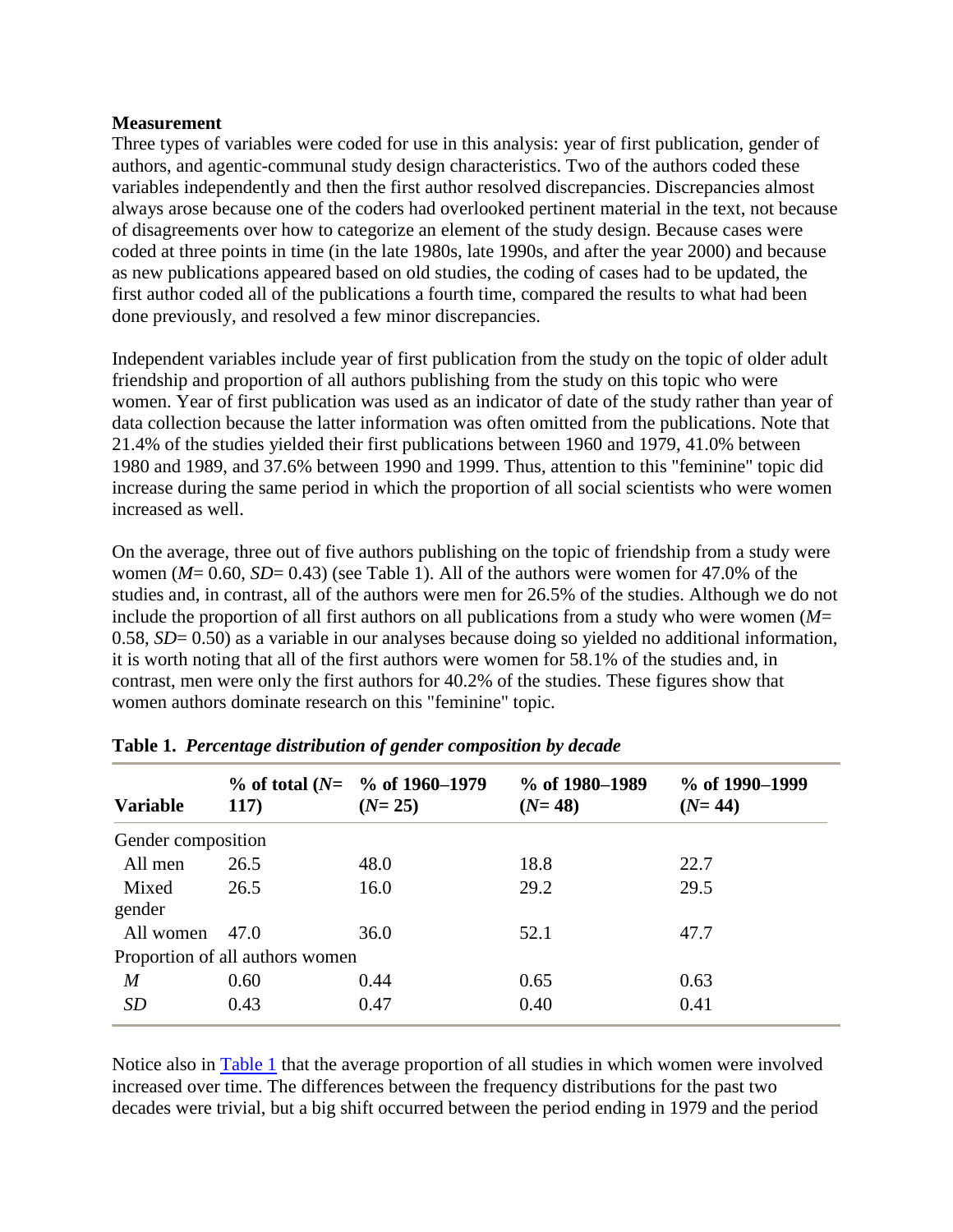beginning in 1980. The percentage of all studies from which the authors were all men decreased from 48.0% to 18.8%, and the percentages of studies from which the authors were of mixed gender or all women increased from 16.0% to 29.2% and from 36.0% to 52.1%, respectively.

Six measures of the agentic-communal continuum were employed (see Table 2 for the list of these variables, their categories, and the codes assigned to them). The first two measures capture whether the *personhood* of those studied was preserved by giving respondents an opportunity for their voices to be heard. The agentic end of the continuum was indicated by the exclusive use of closed-ended questions and not including quotations in the report, and the communal end was marked by the exclusive use of open-ended questions and the use of some quotations. For an example of a closed-ended question, see Blieszner's (1993) study of resource exchange among elderly Caucasian women in the United States. She developed a list of examples of resources that friends might exchange and asked respondents to say whether they did so "never (0), less than once a year (1), once a year (2), several times a year (3), once a month (4), several times a month (5), once a week (6), several times a week (7), and daily (8)" (p. 71) with each of a series of four friends. In contrast to Blieszner's use of closed-ended questions, MacRae (1996) asked the Canadian elderly women she studied to answer a series of open-ended questions including "what kinds of things they and their friends did together" and "about exchange of assistance" (p. 378). In addition, Blieszner did not report quotations; MacRae did.

|              |                                               | <b>Agentic-communal continuum codes</b> |                             |                          |  |
|--------------|-----------------------------------------------|-----------------------------------------|-----------------------------|--------------------------|--|
|              | <b>Orientation</b> Study design variables     | $0$ (agentic<br>end)                    | 1                           | 2 (communal<br>end)      |  |
| Personhood   | <b>Question</b> format<br>Quotations included | Closed ended<br>N <sub>0</sub>          | <b>Both</b>                 | Open ended<br><b>Yes</b> |  |
| Patterning   | Measurement of friendship                     | Global                                  | <b>Both</b>                 | Dyad or<br>network       |  |
|              | No. of types of friendship<br>characteristics | 1                                       | $2 - 4$                     | $5 - 8$                  |  |
| Productivity | No. of publications on<br>friendship          | 1 article or<br>chapter                 | 2–6 articles or<br>chapters | <b>Book</b>              |  |
|              | Focus of study on<br>friendship               | Peripheral                              | Central                     | Entire                   |  |

# **Table 2.** *Operationalization of the agentic-communal continuum*

The second pair of measures indicated whether the complexity and *patterning* of the phenomenon were studied. The agentic end of the continuum was indicated by the exclusive use of global questions and by studying only one type of characteristic of friendship. The communal end was marked by the examination of at least one friendship dyad or network and by studying between five and eight types of characteristics of friendship. The types of characteristics of friendship counted (and the percentage of studies including them) are behavioral processes (88.0%), affective processes (60.7%), cognitive processes (24.8%), number of friends (62.4%), friendship network density (11.1%), dyadic or network hierarchy (1.7%), solidarity (37.6%), and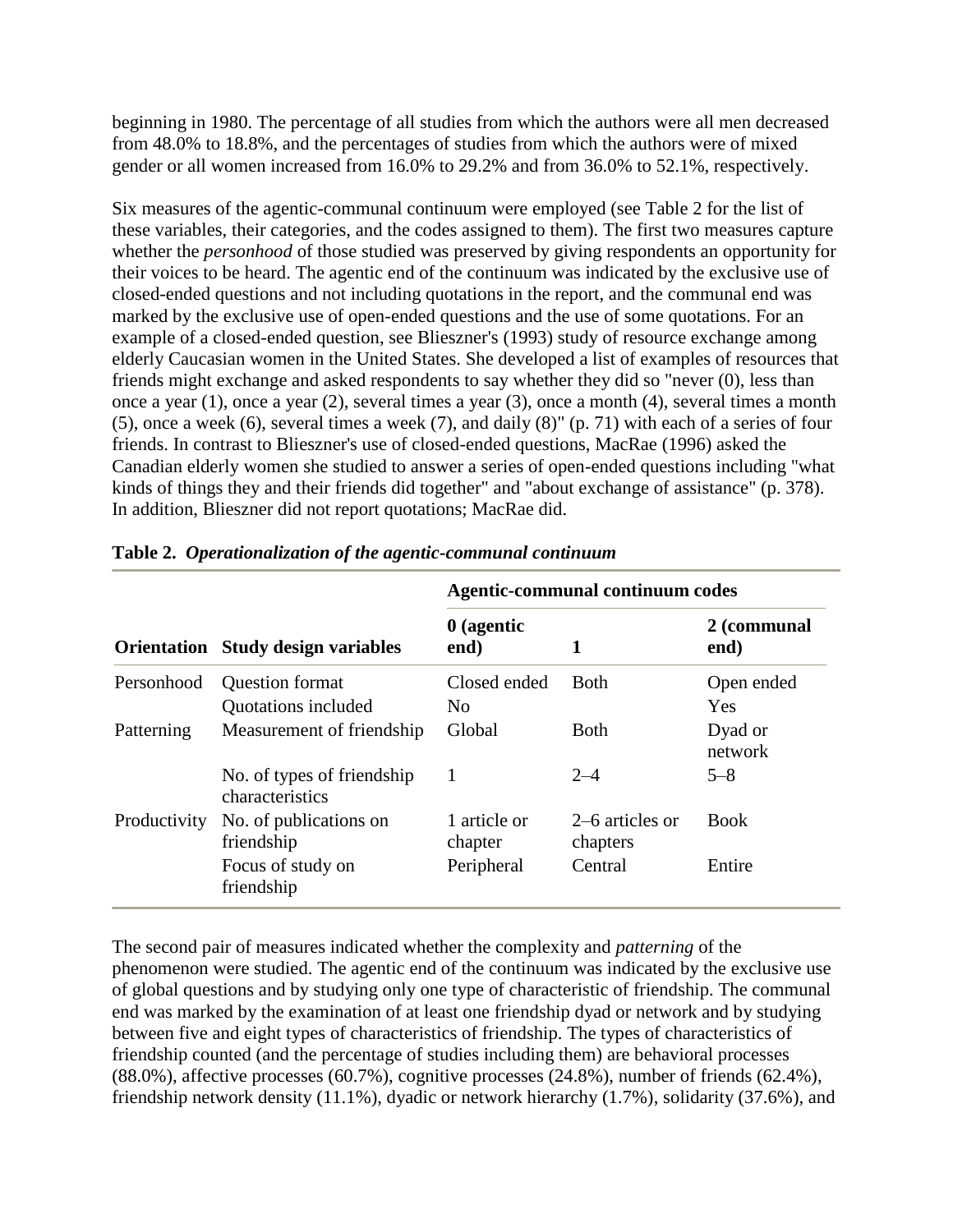homogeneity (23.9%) (see Adams & Blieszner, 1994, for a discussion of these characteristics). In the studies described earlier, for example, Blieszner (1993) targeted specific friendships with her questions, and MacRae (1996) asked global questions about friends in general. Both of them asked questions about at least five different types of characteristics of friendship.

Finally, the extent of commitment of the investigator to *productivity* in this communal area is measured by the amount of scholarship on the topic of older adult friendship produced from the study. The agentic end was indicated by one article or chapter, and the communal end was marked by a book. For example, Usui (1984) published only one article on the topic of friendship from his survey of older adults in Jefferson County, Kentucky. In contrast, Dykstra (1990) published a book on the topic of friendship from her study of older adults in The Netherlands. Productivity was also measured by the extent to which the study focused on friendship. The agentic end was indicated by a peripheral focus, and the communal end was marked by a study entirely focused on the topic. For example, MacRae's (1996) and Blieszner's (1993) studies both focused entirely on the topic of friendship. In contrast, Ingersoll-Dayton and Antonucci (1988) reported on data from a study on social networks in adult life. The study focused more generally on social support, but friendship was a central topic. DeVries, Jacoby, and Davis (1996) analyzed data on ethnic differences in friendship from the Canadian General Social Survey in which friendship was only a peripheral topic.

See Table 3 for the frequency distributions for these variables within decades. As shown in the first column, communal methods tend to be less common than agentic ones. We noted two exceptions. First, studies are as likely (19.7%) to include a measure of one type of characteristic of friendship as between five and eight. Second, more of the studies in this population were entirely focused on friendship (27.4%) than examined it as a peripheral topic (21.4%). Of further note is that the use of four out of six of the communal methods increased monotonically over time. Exceptions include a higher percentage of studies examining dyads and networks in the 1960s and 1970s (28.0%) and in the 1980s (33.3%) than in the 1990s (18.2%), and a higher percentage of studies producing a book in the 1980s (6.3%) than in the 1960s and 1970s (4.0%) and in the 1990s (4.5%). We will return to these trends when we examine the Spearman rank order correlation coefficients reported in Table 4.

| <b>Orientation</b> | <b>Study design</b><br>variable | % of category  | $%$ of<br>total<br>$(N=$<br><b>117</b> ) | $%$ of<br>$1960-$<br>1979<br>$(N=25)$ | $%$ of<br>$1980 -$<br>1989<br>$(N=48)$ | $%$ of<br>$1990-$<br>1999<br>$(N=44)$ |
|--------------------|---------------------------------|----------------|------------------------------------------|---------------------------------------|----------------------------------------|---------------------------------------|
| Personhood         | <b>Question format</b>          | Closed ended   | 58.1                                     | 84.0                                  | 56.3                                   | 45.5                                  |
|                    |                                 | <b>Both</b>    | 30.8                                     | 12.0                                  | 31.3                                   | 40.9                                  |
|                    |                                 | Open ended     | 11.1                                     | 4.0                                   | 12.5                                   | 13.6                                  |
|                    | Quotations<br>included          | N <sub>0</sub> | 74.4                                     | 96.0                                  | 72.9                                   | 63.6                                  |
|                    |                                 | Yes            | 25.6                                     | 4.0                                   | 27.1                                   | 36.4                                  |
| Patterning         | Measurement of                  | Global         | 52.1                                     | 60.0                                  | 45.8                                   | 54.5                                  |

# **Table 3.** *Percentage distributions of study design variables by decade*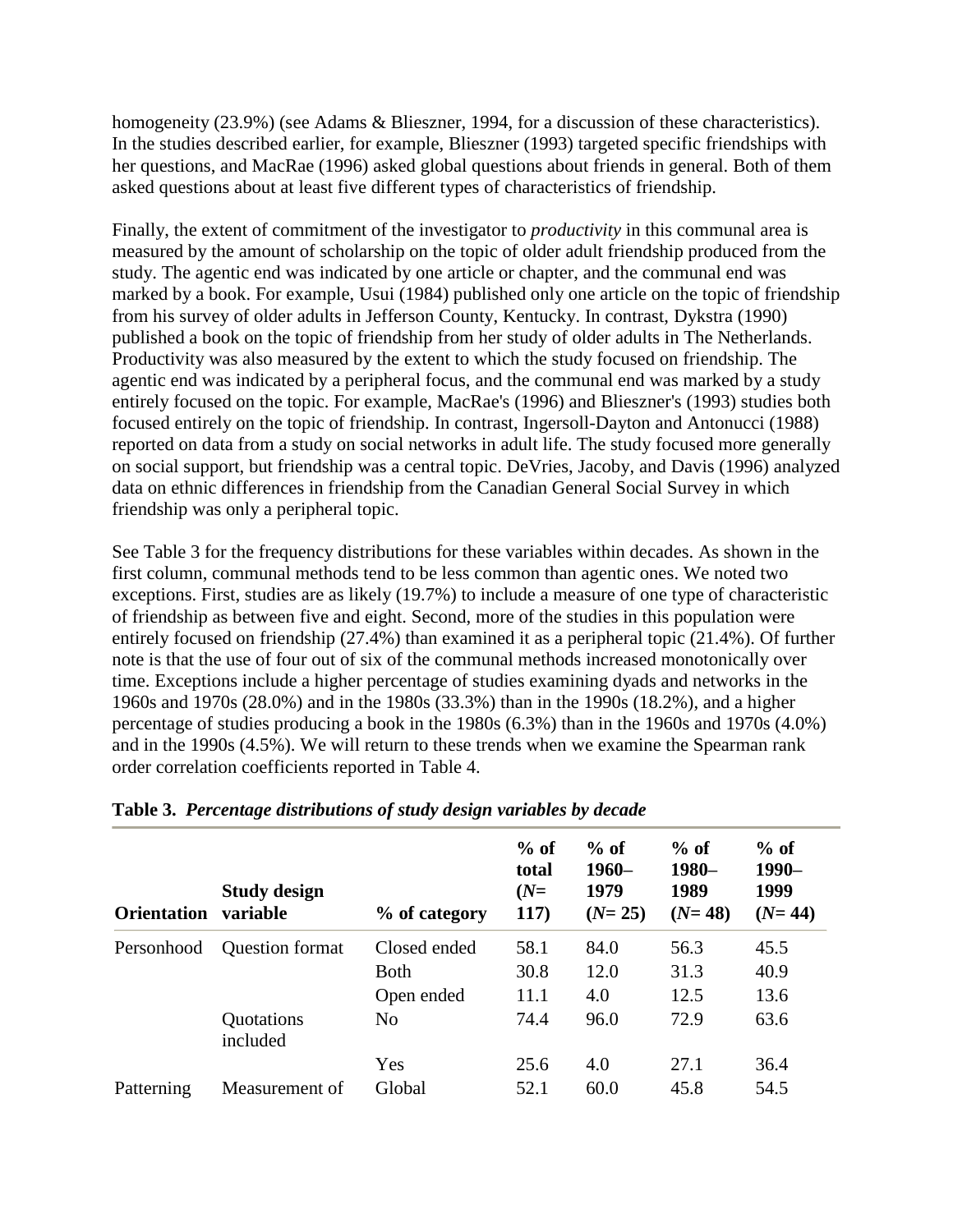|              | friendship                                       |                              |      |      |      |      |
|--------------|--------------------------------------------------|------------------------------|------|------|------|------|
|              |                                                  | <b>Both</b>                  | 21.4 | 21.4 | 12.0 | 20.8 |
|              |                                                  | Dyad or<br>Network           | 26.5 | 28.0 | 33.3 | 18.2 |
|              | No. of types of<br>friendship<br>characteristics | 1                            | 19.7 | 24.0 | 16.7 | 20.5 |
|              |                                                  | $2 - 4$                      | 60.7 | 72.0 | 62.5 | 52.3 |
|              |                                                  | $5 - 8$                      | 19.7 | 4.0  | 20.8 | 27.3 |
| Productivity | No. of<br>publications on<br>friendship          | 1 article/chapter            | 74.4 | 96.0 | 70.8 | 65.9 |
|              |                                                  | $2 - 6$<br>articles/chapters | 20.5 | 0.0  | 22.9 | 29.5 |
|              |                                                  | <b>Book</b>                  | 5.1  | 4.0  | 6.3  | 4.5  |
|              | Focus of study on<br>friendship                  | Peripheral                   | 21.4 | 32.0 | 10.4 | 27.3 |
|              |                                                  | Central                      | 51.3 | 52.0 | 60.2 | 40.9 |
|              |                                                  | Entire                       | 27.4 | 16.0 | 29.2 | 31.8 |
|              |                                                  |                              |      |      |      |      |

**Table 4.** *Spearman rank order correlation coefficients (rs) for year of first publication and proportion of all authors who are women by study design variables (N = 117)*

| <b>Orientation</b> | <b>Study design variables</b>                 | <b>Year of first</b><br>publication | <b>Proportion of</b><br>authors women |
|--------------------|-----------------------------------------------|-------------------------------------|---------------------------------------|
| Personhood         | Question format                               | 0.26                                | 0.45                                  |
|                    | Quotations included                           | 0.26                                | 0.38                                  |
| Patterning         | Measurement of friendship                     | $-0.04$                             | 0.19                                  |
|                    | No. of types of friendship<br>characteristics | 0.14                                | 0.22                                  |
| Productivity       | No. of publications on<br>friendship          | 0.23                                | 0.20                                  |
|                    | Focus of study on friendship                  | 0.07                                | 0.18                                  |

*Note.* Because it seemed possible that with additional publications, the likelihood of women participating as authors and the use of communal methods might increase, we controlled each of these correlations for the number of publications from each survey. We do not report the partial correlations here because they did not differ much from these bivariate ones.

A seventh variable, which sums the scores on the six previously discussed measures, was computed as an overall index of how agentic or communal the study design was. A zero on this measure of the agentic-communal continuum indicates that only agentic methods were used, and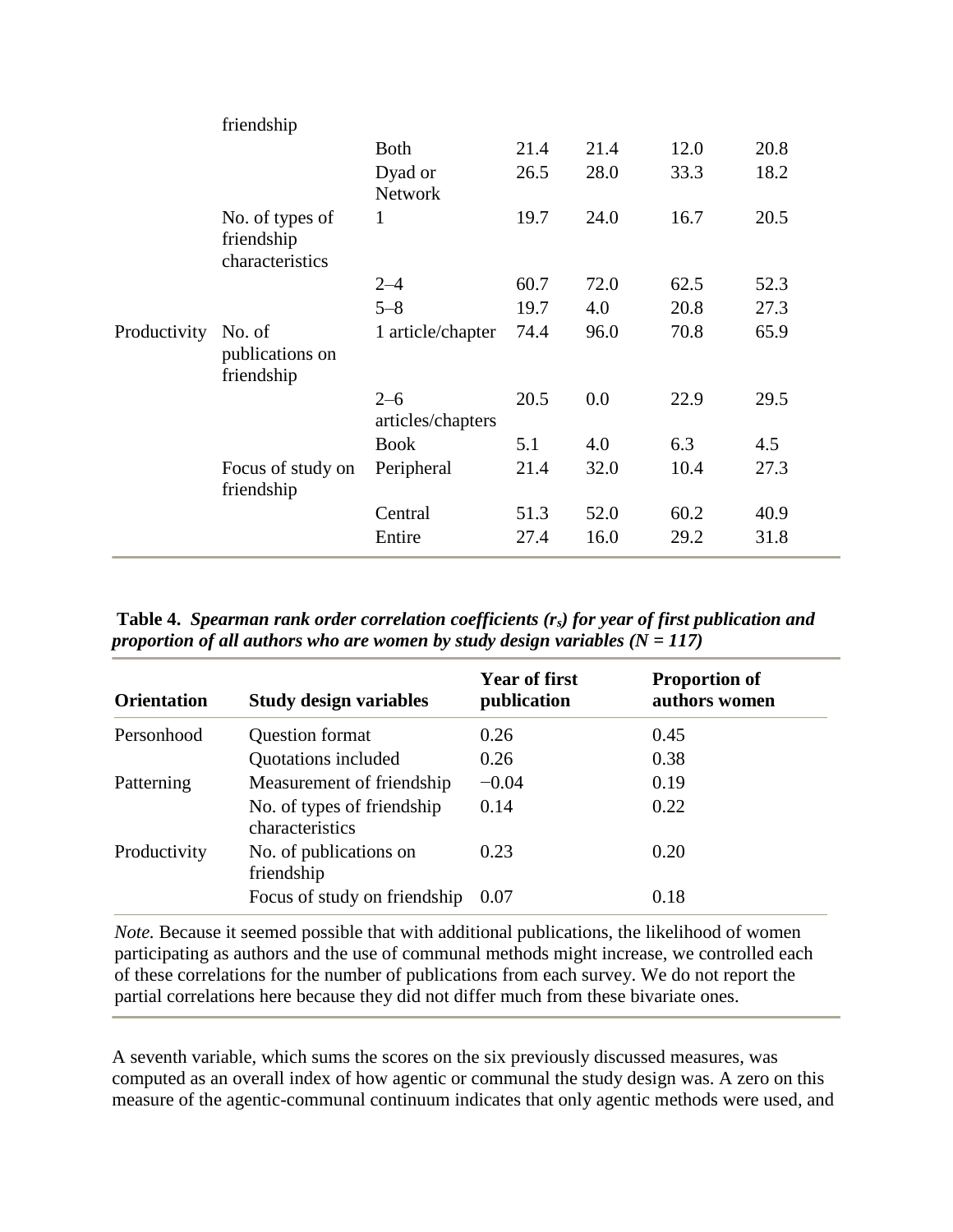a 12 would indicate that only communal methods were used (*M*= 4.2, *SD*= 2.8). Although a few of the studies (4.3%) used only agentic methods, no studies used only communal methods and the maximum number of communal methods used was 10. Note that we intentionally measured the distinction between agentic and communal studies as a continuum rather than as a dichotomy to distinguish our approach from the categorical approach used by previous researchers (e.g., Bakan, 1966; Carlson, 1972; MacKie, 1985). The internal consistency of this additive scale as measured by Cronbach's alpha is 0.73. Eliminating any of the items except for the number of publications lowers the internal consistency of the index (and eliminating number of publications does not change the Cronbach's alpha at all), so all six items are included in the index. The mean score for this index increases from the first time peroid (*M*= 2.7, *SD*= 1.8) to the second (*M*= 4.6, *SD*= 2.7), but not from the second to the third  $(M=4.6, SD=3.2)$ .

#### **Interpretation of findings**

Given that we made every attempt to identify the complete population of survey research studies on older adult friendship and are not attempting to generalize our findings beyond the population of studies examined here, it is not necessary to use inferential statistics (see Blalock, 1972, for a discussion of significance tests and generalizations to populations). Although we may have missed some studies, these would not be randomly distributed in the population and so inferential statistics would not be useful in compensating for our oversight. Furthermore, our goal is rather modest: to document the differences in study designs across genders of authors and across time, speculating about, but not explaining, why these potential differences exist. If our goal were instead to test theoretical explanations for the existence of any differences, tests of significance would be informative. So, with the exception of a regression analysis reported in Table 6, which predicts the use of communal methods, we will not report tests of significance. Instead, we will rely on the relative size of effects to guide us as we interpret our findings. (Following Cohen's [1988] discussion of the size of correlations, we interpret a correlation between 0.10 and 0.29 to be small, between 0.30 and 0.49 to be medium, and 0.50 or higher to be large.) Any future research that attempts to test the theoretical explanations we suggest in our conclusions will, however, require the use of inferential statistics even if an entire population of studies is examined.

| <b>Variable</b>                                              | $\boldsymbol{B}$ | SE   | β        |
|--------------------------------------------------------------|------------------|------|----------|
| Step 1                                                       |                  |      |          |
| Year of first publication                                    | 0.07             | 0.03 | $0.21*$  |
| Step 2                                                       |                  |      |          |
| Year of first publication                                    | 0.05             | 0.03 | 0.14     |
| Proportion of all authors women                              | 2.56             | 0.57 | $0.38**$ |
| Step 3                                                       |                  |      |          |
| Year of first publication                                    | 0.06             | 0.03 | 0.16     |
| Proportion of all authors women                              | 2.61             | 0.57 | $0.39**$ |
| Year of First Publication $\times$ Proportion of All Authors | 0.08             | 0.07 | 0.10     |

**Table 6.** *Summary of hierarchical regression analysis for variables predicting agenticcommunal continuum (N = 117)*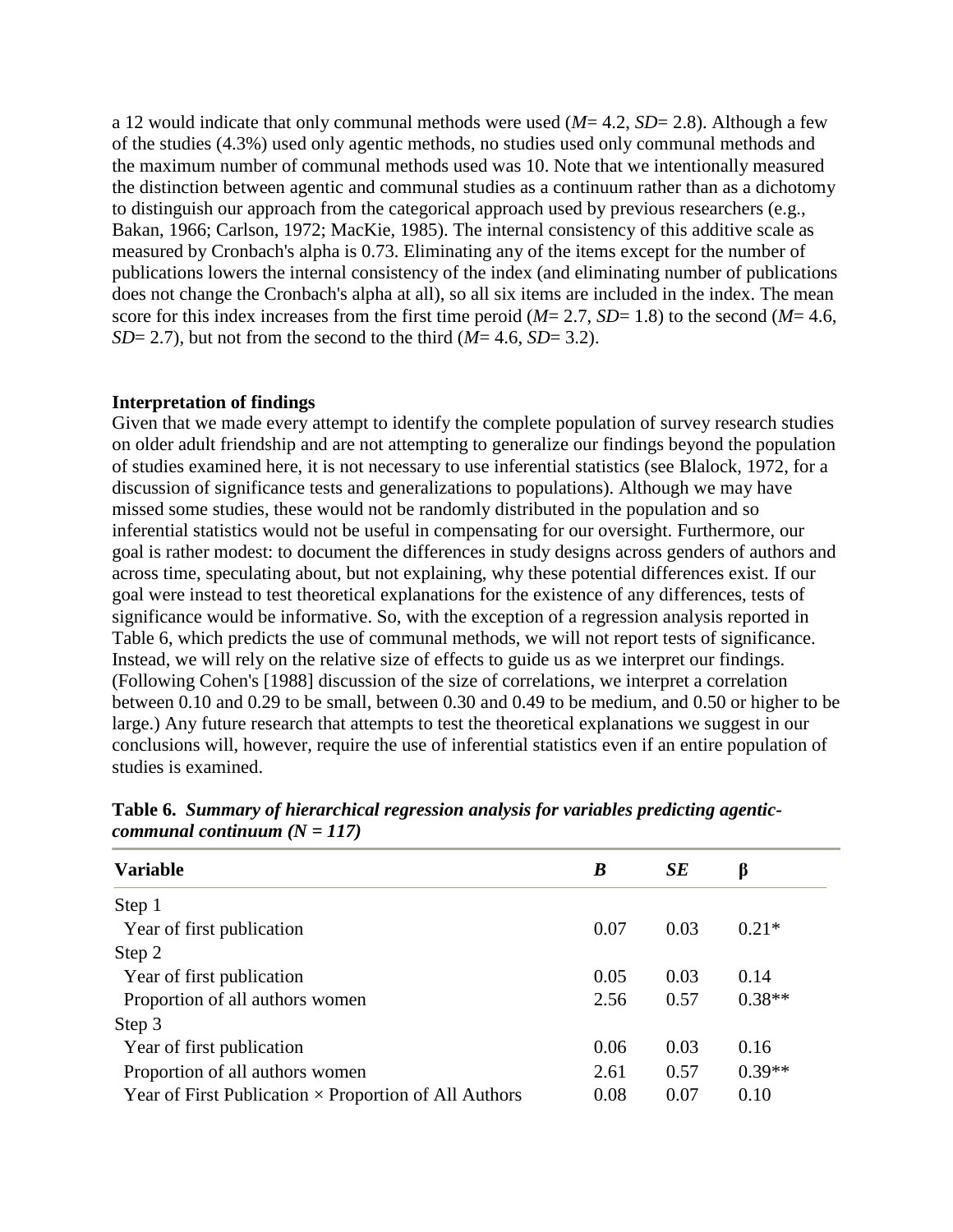# Women

*Note.* The two independent variables were centered before they were entered into the equation, and the interaction term entered in Step 3 was computed by multiplying these centered variables.  $R^2 = 0.04$  for Step 1;  $\Delta R^2 = 0.14$  for Step 2 (*p* < 0.001);  $\Delta R^2 = 0.01$  for Step 3 (*p* > 0.26).  $*_{p}$  < 0.05; \*\**p* < 0.01.

# **Results**

Table 4 addresses our first two questions regarding whether the use of communal methods has increased over time and whether women survey researchers who studied older adult friendship were more likely to use communal methods than their counterparts who are men. Spearman rank order correlation coefficients are reported because we hypothesized linear relationships between the use of communal methods and each of two variables: the proportion of authors who were women and the year of first publication.

The information in the first column of Table 4 reflects the trends reported in Table 3. Note that the correlations between year of first publication and each of the study design variables are all small (according to Cohen's 1988 standards), but five of six of them are in the expected direction. The exception is whether global questions are asked as opposed to questions about a specific dyad or more than one member of a network  $(r_s=-0.04)$ .

In the second column, note that although most of the correlations between the proportion of authors who are women and each of the study design variables are small, all six of them are in the expected direction and the coefficients for the two variables measuring personhood are medium sized ( $r_s$ = 0.45 for question format and  $r_s$ = 0.38 for quotations included). Given that these are population parameters rather than sample statistics and that the pattern is consistent, these findings are worth noting.

Table 5 reports Spearman correlation coefficients for the year of first publication with each of the study design variables within the extreme categories of the proportion of all authors who were women (i.e., 0% and 100%) and within the middle categories combined. All but 2 of the 18 coefficients are positive. Although some of these positive correlations are very close to zero, this nonetheless, indicates that with two exceptions (the correlation of the year of first publication with the type of measurement of friendship for mixed-gender research teams and with the extent of focus on friendship for teams composed entirely of men), authors were more likely to use each type of communal method as time passed no matter what the gender composition of their research team.

**Table 5.** *Spearman rank correlation coefficients (rs) for year of first publication by study design variables within extreme and middle categories of gender of authors variables*

| Study design variable | <b>Gender of authors category</b> | Spearman coefficient |  |
|-----------------------|-----------------------------------|----------------------|--|
| Personhood            |                                   |                      |  |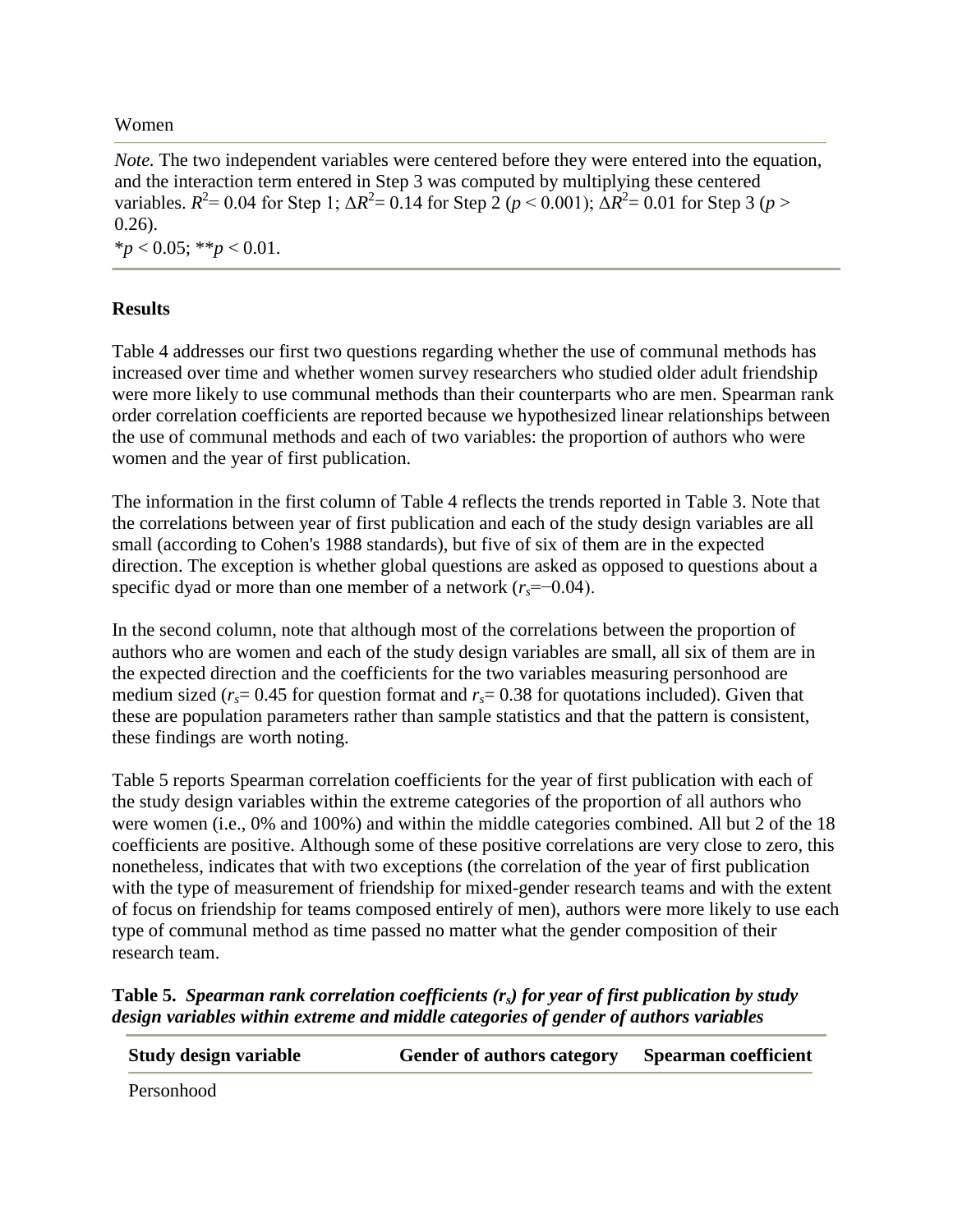| Question format                   | All authors women $(N=55)$    | 0.31    |
|-----------------------------------|-------------------------------|---------|
|                                   | Authors mixed gender $(N=31)$ | 0.16    |
|                                   | All authors men $(N=31)$      | 0.15    |
| Quotations included               | All authors women $(N=55)$    | 0.31    |
|                                   | Authors mixed gender $(N=31)$ | 0.14    |
|                                   | All authors men $(N=31)$      | 0.23    |
| Patterning                        |                               |         |
| Measurement of friendship         | All authors women $(N=55)$    | 0.07    |
|                                   | Authors mixed gender $(N=31)$ | $-0.34$ |
|                                   | All authors men $(N=31)$      | 0.05    |
| No. of types of friendship        | All authors women $(N=55)$    | 0.17    |
|                                   | Authors mixed gender $(N=31)$ | 0.08    |
|                                   | All authors men $(N=31)$      | 0.15    |
| Productivity                      |                               |         |
| No. of publications on friendship | All authors women $(N=55)$    | 0.22    |
|                                   | Authors mixed gender $(N=31)$ | 0.24    |
|                                   | All authors men $(N=31)$      | 0.03    |
| Focus of study on friendship      | All authors women $(N=55)$    | 0.09    |
|                                   | Authors mixed gender $(N=31)$ | 0.09    |
|                                   | All authors men $(N=31)$      | $-0.02$ |
|                                   |                               |         |

Note that although most of these correlations are small, some of these coefficients are medium sized, reflecting greater changes in methods over time. With only one exception, the correlations between use of various communal methods and year of first publication were highest when all of the authors publishing from a study were women. The exception is that when the gender of authors is mixed rather than all women, there is a very slightly higher correlation between number of publications on friendship and year of first publication ( $r_s$ = 0.24 and  $r_s$ = 0.22, respectively). Note, however, that both of these correlations are higher than the comparable one for the studies with all authors who are men  $(r<sub>s</sub>= 0.03)$ . Also, the largest correlations are between variables measuring the preservation of the personhood of the respondent and year of first publication, especially for the studies where all of the authors were women ( $r<sub>s</sub>$ = 0.31 for each of these two measures).

These findings demonstrate a small increase in the tendency of teams of survey researchers, regardless of their gender composition, to use most of the communal methods examined in this research more now than in the past. These findings also suggest that women's use of these methods has increased more than men's. Table 6 summarizes a hierarchical regression of the agentic-communal continuum on a continuous version of the year of first publication variable (Step 1), proportion of all authors who were women (added in Step 2), and an interaction term (added in Step 3), conducted to test this emergent hypothesis.

The interaction term was highly correlated with the proportion of all authors who were women  $(R = 0.99, p < 0.001)$ . To address the problem of multicollinearity, the two independent variables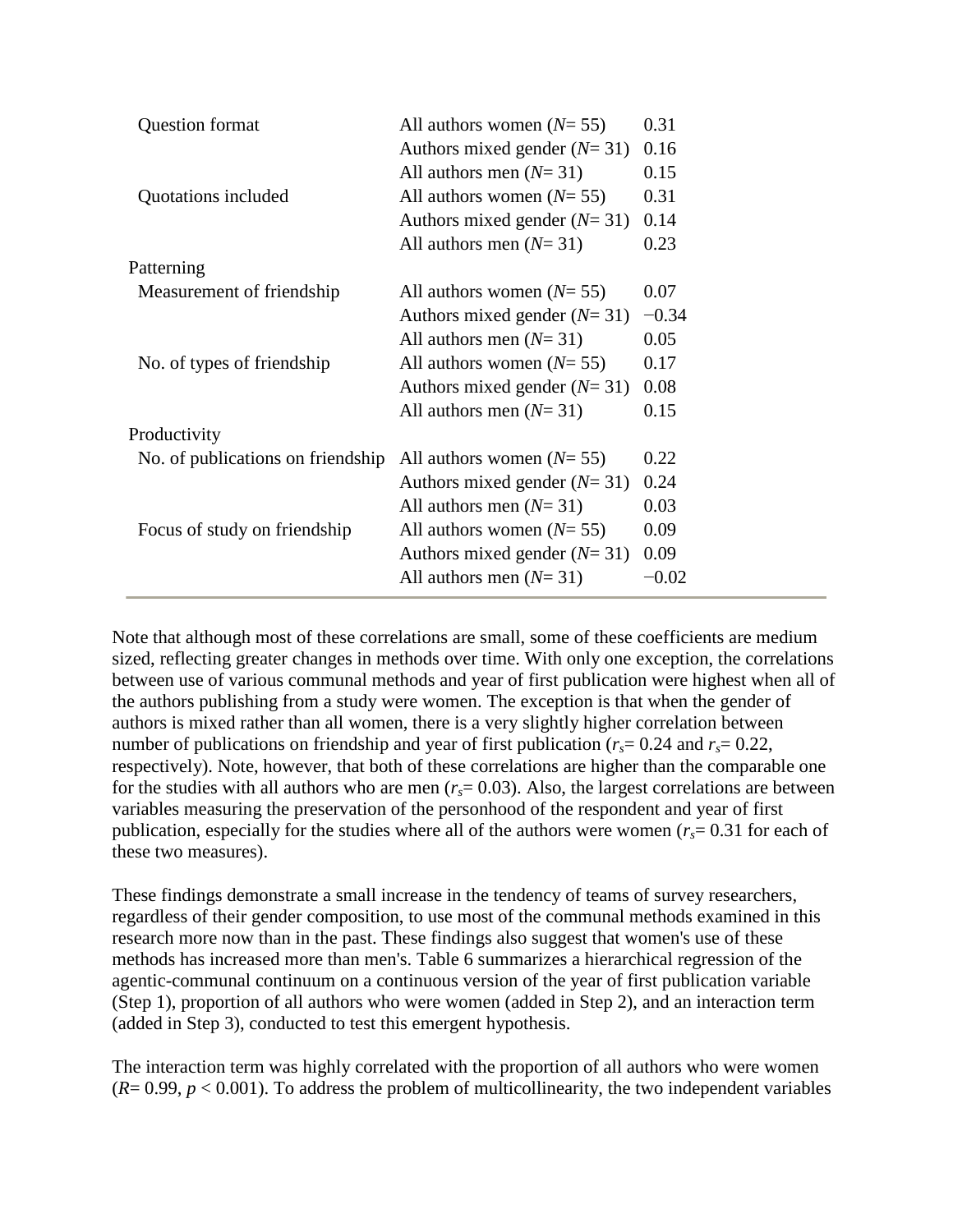were centered (i.e., the mean of each variable was subtracted from all scores), and the interaction term entered in the regression was computed by multiplying centered versions of the two independent variables (Aiken & West, 1991; Jaccard, Turrisi, & Wan, 1990). The resulting interaction term was not significantly correlated with proportion of all authors who were women (*R*=−0.126, *p* > 0.08), thus centering the independent variables and interaction term solved the multicollinearity problem.

Although the year of first publication is a significant predictor of score on the agentic-communal continuum when entered into the regression alone, it is reduced to nonsignificance when the proportion of all authors who are women is entered in the second step. Although this second model explains significantly more variation than the first one ( $\Delta R^2$  = 0.14, *p* < 0.001), the addition of the interaction term in Step 3 does not explain more variation than the second one  $(\Delta R^2 = 0.01, p > 0.26)$ . Therefore, the second model is the one that we interpret theoretically in the discussion of these results: Over time the use of communal methods increases because the average proportion of women publishing from each study increases.

It is possible, however, that if this were a larger population, the effects of the passage of time and the interaction term would have been significant (i.e., it is possible we did not have enough power to produce significance). For this reason, and because our goals are descriptive as well as theoretical (Blalock, 1972), Figure 1 depicts the mean changes in the use of communal methods over time for teams composed only of women, mixed-gender research teams, and teams composed only of men to provide more detailed insight regarding this particular population of surveys. Although adding the interaction term in Step 3 of the regression reported in Table 6 does not explain a significantly greater amount of the variance, this figure shows that in this population, the rate of the increase in the use of communal methods is greater when women are involved as authors but that the use of communal methods by authors who are men also increases over time, albeit at a lower rate. The greatest increase in the use of communal methods was by all-women research teams; the next greatest increase was by mixed-gender teams; and the smallest increase was by teams composed exclusively of men. The use of communal methods by teams composed only of men actually peaked in the 1980s. Had teams composed of all men continued to increase their use of communal methods through the 1990s, the discussion that follows would have been different.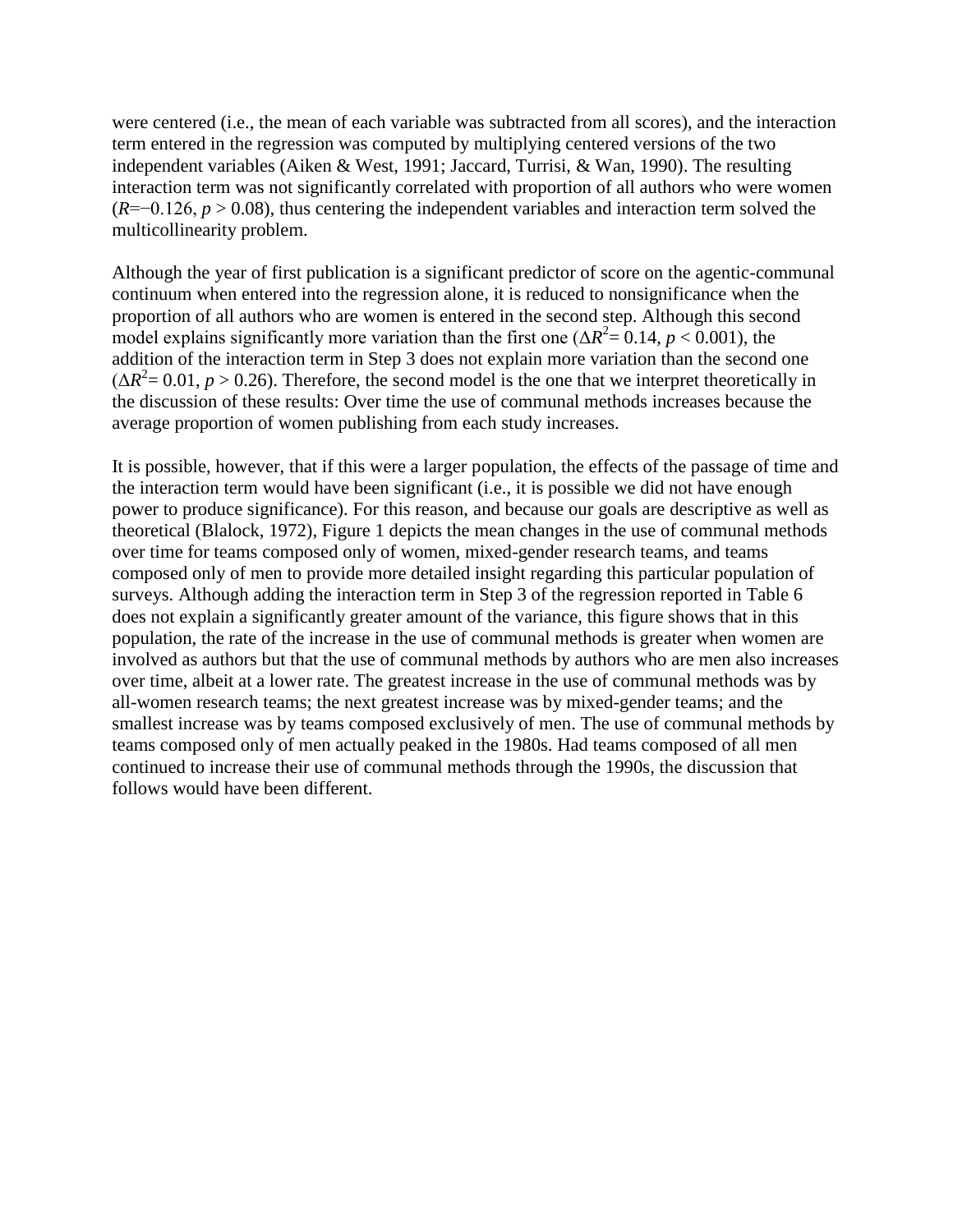

**Figure 1.** Mean on agentic-communal continuum by year of first publication for studies from which all authors were women, the gender of authors was mixed, and all authors were men.

### **Discussion**

The older adult friendship literature afforded us the opportunity to study the impact of the influx of women scholars into social science during the last half of the 20th century on the types of decisions researchers make regarding the study design of surveys. Our research builds on a relatively old literature documenting gender differences in choice of research method (i.e., quantitative vs. qualitative) by documenting the impact of gender on methodological decisions regarding study design within a type of quantitative research method (i.e., survey research). Although most of the researchers who published on this topic at the beginning of the period studied here were men, women now dominate this area, and so it was possible to study how their survey research styles were different from men's and whether men's styles changed to be more like those more typical of women.

#### **Answers to basic research questions**

In the introduction to this article, we posed three questions, which we repeat here. Have survey researchers who study older adult friendship increased their use of communal methods since the 1960s? Are women who are survey researchers and study older adult friendship more likely to use communal methods than their counterparts who are men? Does the gender of authors or the time period better predict the constellation of methods used? Based on a review of the literature, we hypothesized that the first two questions would be answered affirmatively and they were. The answer to the third question is that the gender of authors is a stronger predictor of types of methods used than the year of first publication from a study.

Despite their gender composition, research teams studying friendship and aging tend to use more communal methods now than they did in the past. The main increases are in preserving the personhood of respondents by asking open-ended questions and including quotations in reports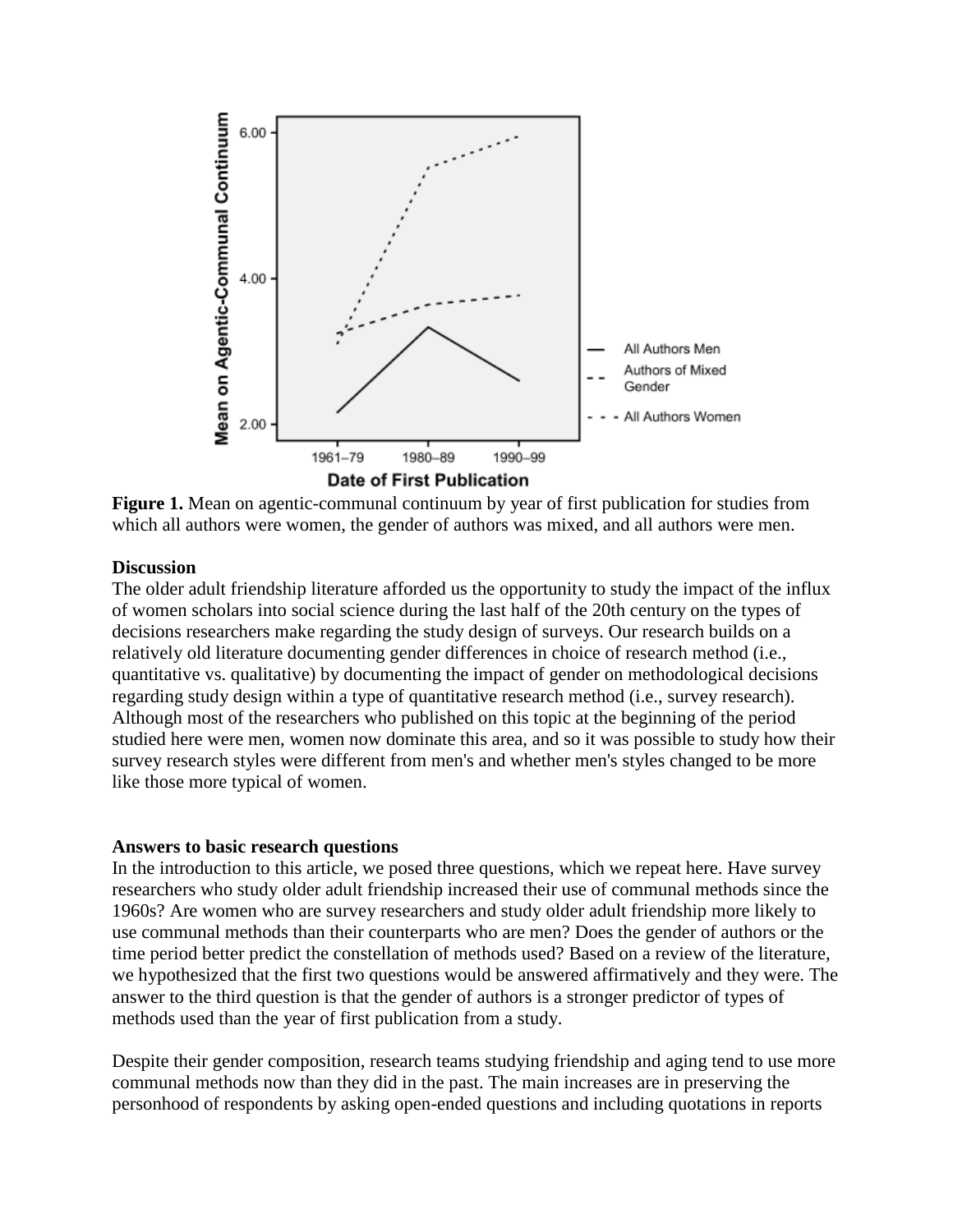on the data and in publishing more from a given study on this "feminine" topic. These changes are not only in keeping with feminism but also with broader intellectual trends such as the shift away from positivism and toward postmodernism and social constructivism. Postmodernists such as Lyotard (1979/1984), for example, argue that in the face of skepticism about science and other grand narratives that deny the experiences of people, "consensus has become an outmoded and suspect value" (p. 66). Similarly, social constructivists argue that there are no objective references for truth to discover, simply many voices to hear (K. Gergen, 1999; M. Gergen, 2001). Preserving the voices of participants by asking them open-ended questions and including quotations in reports on the data is one way of capturing the diversity of approaches to friendship without entirely abandoning positivism.

The argument that Giddens makes about how in late modernity social structures have been subject to "disembedding mechanisms" (1991, pp. 14–34) seems relevant to understanding the increased productivity of scholars on the topic of friendship. According to Giddens, one of the primary effects of this process is an emphasis on "pure relationships": "a social relation which is internally referential, that is, depends fundamentally on satisfactions or rewards generic to that relation itself" (1991, p. 244). Also relevant is the postmodern observation that activities are no longer tied to specific places, but to personal spaces (Harvey, 1990; Lash & Urry, 1987). Scholars may now feel more freedom to study friendships per se rather than the ways in which friendships contribute to other aspects of social life (e.g., job success, the functioning of work organizations) or are structured by them. Perhaps this means that scholars can focus more of their research on friendship rather than being restricted to studying it only in passing.

Although the gender differences in how research is conducted are small, we are convinced they are important because they are consistent across measures of the agentic-communal continuum. Furthermore, we intentionally chose a population of studies in which gender differences were less likely to be found in order to strengthen our argument that, for whatever reason, men and women tend to make different decisions about study design. Had we studied a wider range of types of social science studies, such as experiments or field research, we suspect our findings would have been more robust. We may have also found greater gender differences in a population of surveys on a topic in an area that is not as dominated by women as research on aging and friendship is.

Gender differences are a bit larger for the two variables measuring whether attempts are made to preserve the personhood of the respondent. It is possible these correlations reflect the impact of feminist theory on research methods because this has certainly been a major thrust of much that has been written on this topic (see Oakley, 2000; Sprague, 2005). And, as we mentioned earlier, we agree with Peplau and Conrad (1989) that not all feminists are women, but women are certainly more likely to be affected by feminist thought than men. Additionally, it is possible that women's interest in examining patterns and being productive on this topic have been somewhat repressed by forces outside of their control. Holding size of sample constant, asking questions about specific dyads or networks instead of global questions about friendships in general and asking about more aspects of friendship rather than fewer involves conducting a more expensive study. Historically, forces outside the control of the researchers such as access to funding and a light enough teaching load to achieve publication have affected women more than men (Rong, Grant, & Ward, 1989; Ward & Grant, 1996). Although we did not code the size of the samples of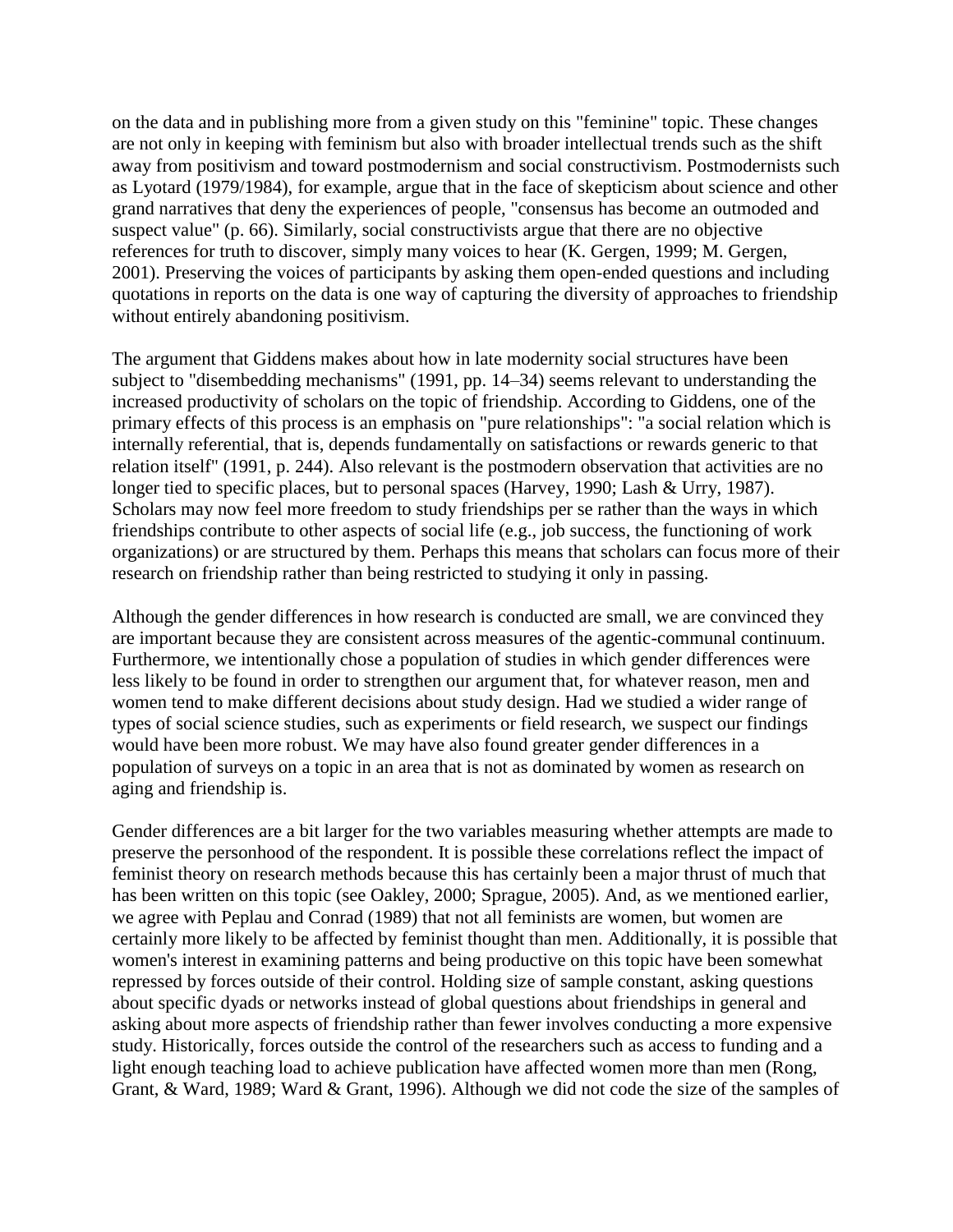the studies in this population, it is also possible that women compensated for relatively smaller sample sizes by asking more in-depth questions.

The third question we posed is whether the increase in the use of communal methods is better accounted for by the passage of time or by the influx of women into social science. The answer to this question is that gender of authors is a stronger predictor of communal methods use than the year of first publication (in fact, it explains the effects of year of first publication on the use of communal methods). One reason the use of communal methods has increased is because more women are now publishing on the topic of older adult friendship and using communal methods. As the descriptive data and the graphic depiction of them show, however, the increase in the use of communal methods in this population of surveys is not totally attributable to the increase in the number of women publishing on the topic. Men increased their use of these methods during the same time period. As we discussed above, broad intellectual changes in theory, methods, and methodology and contextual shifts in funding opportunities could, among other factors, also affect choice of methods.

Note that during the 1990s, men decreased their use of communal methods while women continued to increase their use of them. This suggests that whether the relevant external forces are cultural (i.e., theoretical) or structural (i.e., resources), they ceased having as much influence on men during the 1990s as they did during the 1980s. It is possible that as the initial general emphasis on postmodernism and social constructionism subsided, women continued to be more influenced by these perspectives than men via feminist scholarship. It is also possible that once it became more acceptable to study personal relationships, men were better positioned to receive funding sufficient to do bigger studies and thus returned to using agentic methods. Due to a lack of relevant research, these possible explanations of the reversal of the trend for research teams composed entirely of men and not those including women are highly speculative as are the assumptions about changes in theoretical fashions and funding patterns on which they depend.

Although it is not clear whether women authors influenced men or whether women were simply more affected by the same forces that also influenced men, it is clear that women's use of communal methods has transformed the way surveys of older adults on the topic of friendship are designed merely because more of them publish in this area now than in the past. Although the results of this study cannot be generalized beyond this subfield of personal relationships research, this example helps substantiate Sprague's (2005) claim that women's impact on how social science research is conducted is not limited to qualitative studies.

#### **Impact of communal methods on what we know about older adult friendship**

When we originally conceptualized this study, we intended to demonstrate how women's use of communal methods in survey research study designs had affected what we know about older adult friendship and particularly about gender differences in them. We thought that if communal methods were better suited to studying women's lives and agentic methods were better suited to studying men's lives, as previous scholars had claimed (Bernard, 1973; Oakley, 1974; Smith, 1974), studies using the former approach would emphasize areas of personal relationships where women have strengths, while studies using the latter approach would highlight those where men have strengths. We were unable to address this question of how the introduction of communal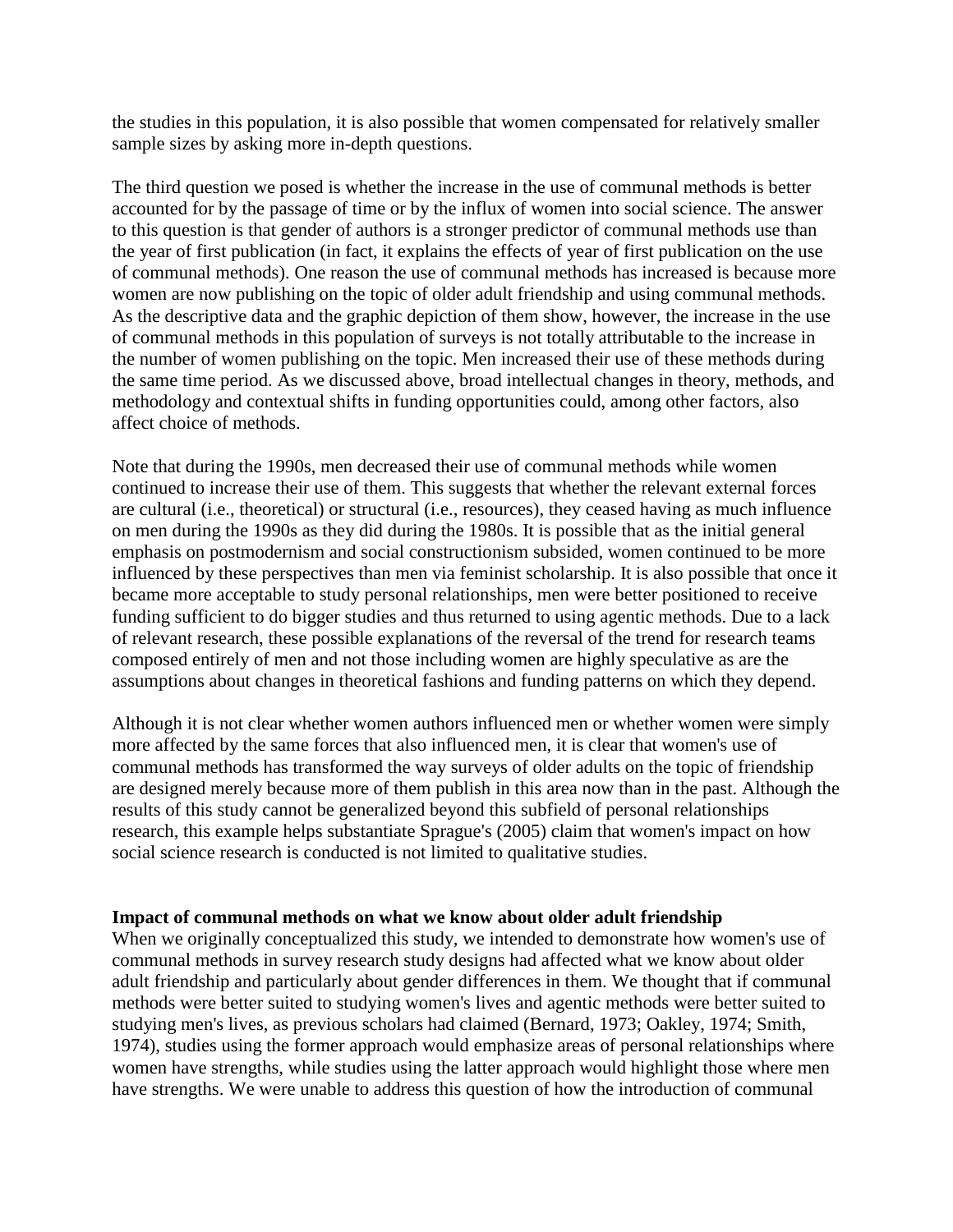methods differentially affected what we know about older men and women's friendships. Although 77.8% of the surveys were of both men and women, only 38.5% of these 91 studies compared their friendships.

It is clear, however, without conducting a statistical analysis of the impact of the increased use of communal methods on what we know about older adult friendship that it has had an impact. Our knowledge of older adult friendship is no longer limited to how often they see their friends, how many friends they have, and whether they have a confidant. We now know a great deal more about the affective, behavioral, and cognitive processes involved in their friendships and how friendship dyads and networks are structured (Blieszner & Adams, 1992).

As the authors of *Women's Ways of Knowing* (Belenky, Clinchy, Goldberger, & Tarule, 1986) observed in a book they subsequently edited together (Goldberger, Tarule, Clinchy, & Belenky, 1996), women's ways of knowing overlap with men's ways of knowing. As early as 1971, Carlson pointed out that men sometimes use feminine research techniques and women sometimes use masculine ones. Our research confirms these observations. Although women are more likely to use communal methods than men and men are more likely to use them when they collaborate with women, almost all researchers use a combination of communal and agentic methods. If research in this area was ever a victim of the "unmitigated agency" that Bakan (1966, p. 14) identified as "the villain," balance has now been introduced.

### **Interpretation of findings and future research**

As mentioned earlier, Peplau and Conrad (1989, pp. 394–395) argued that the agentic-communal distinction is "false and misleading." Nonetheless, we have used this distinction as a starting point for our research mainly because the prior research on which we wanted to elaborate used the distinction. Our approach is somewhat different from that of previous researchers, however, and was intentionally designed to address some of the concerns Peplau and Conrad expressed. For example, we do not see communal and agentic approaches to research as categories but as ends of a continuum. Second, we do not argue that gender alone determines methodological decisions. Finally, we do not argue that communal approaches are necessarily used more by feminists or that agentic approaches are used more frequently by sexists. Rather than building on our work and the work that preceded it, however, future researchers may want to study other aspects of study design not captured by the agentic-communal distinction and not historically associated with an essentialist perspective on gender.

Although Carlson (1971) may have used the distinction between agentic and communal research methods to demonstrate that women are essentially different from men, we are not the only ones who have interpreted gender differences in the use of communal and agentic methods from a nonessentialist stance. Very shortly afterward Carlson published her work, Bernard (1973) argued that the differences in the ways men and women do research might also be a result of differences in how they were socialized. Research since that time has shown that structural forces affect the quantity and quality of research women produce (Grant & Ward, 1991). We have argued here that these same forces might affect the types of methods women use. Women are not necessarily more likely to use communal methods because they are essentially different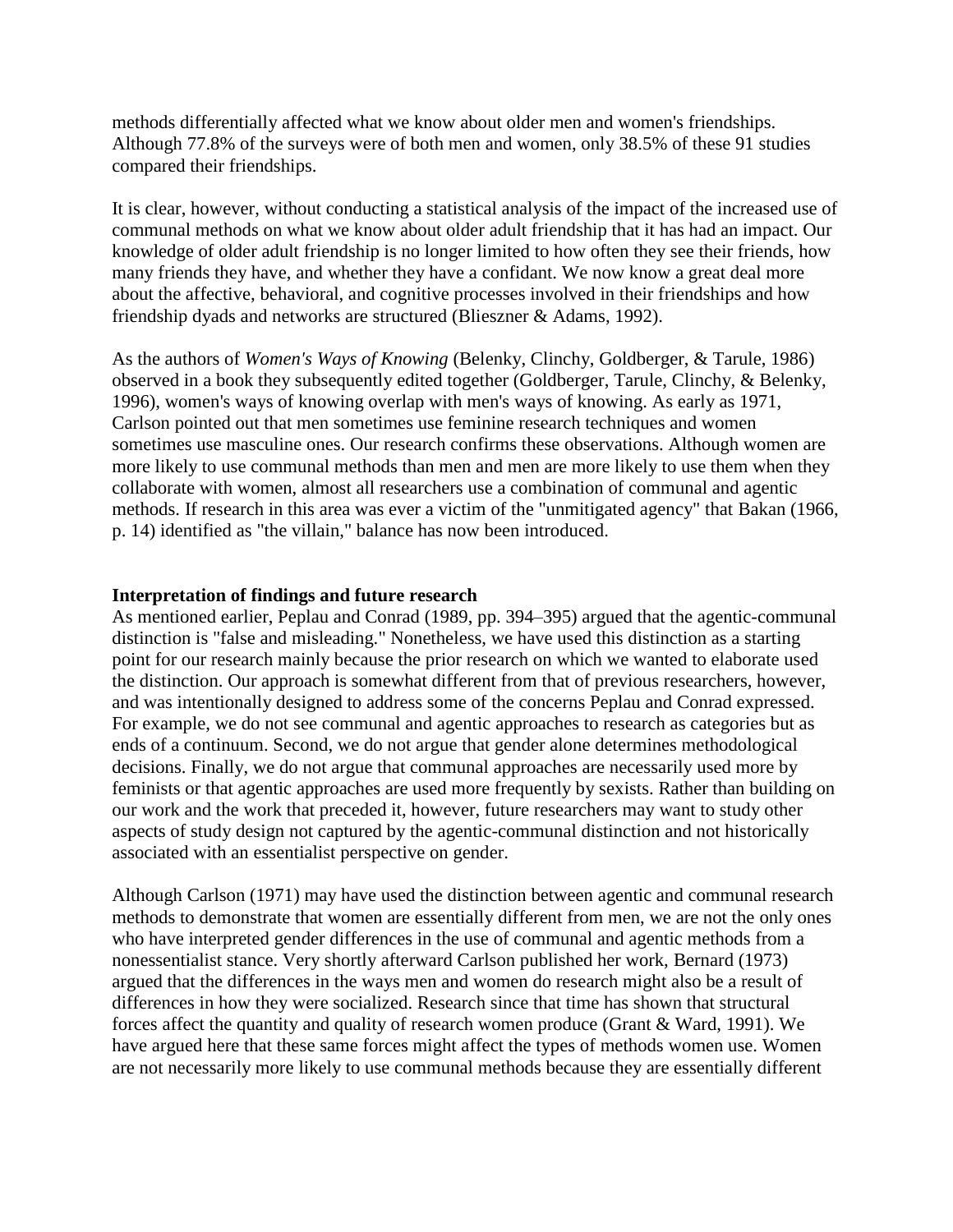than men or even because of their greater commitment to feminism. As Harding (1996, p. 448) observed

… The (antiessentialist) differences in women's ways of knowing have two distinguishable sources…. There are gender differences in theories of knowledge that arise from the substantive cultural or historical differences in people's lives. To the extent that women and men are assigned different activities and experiences, those activities and experiences will provide resources and limitations for developing knowledge about different aspects of nature and social relationships with which they interact, and this would be so even if there were no power relations between women and men…. However, we can at least analytically distinguish differences in knowledge and theories of knowledge that arise from how people are positioned in power relations. Some resources for generating knowledge clearly are available primarily to those in powerful positions in a culture.

It is entirely possible that women are more likely to use communal survey research methods than men as a result of the experiences they have had as researchers and because they had less opportunity to do agentic research. Although no one has examined this possibility through systematic research, Rong et al. (1989) observed that the type of research women conduct may explain their increases in productivity despite unvarying research funds.

In some senses, it is obvious what research needs to be done to further our understanding of the impact of women scholars on what we know about older adult friendship. Surveys of researchers would reveal patterns left unexplored in this article because we did not hear their voices. As our previous comments suggest, it would be interesting to ask researchers why they made the methodological decisions they made. Furthermore, it would be informative to conduct a content analysis of the ways in which researchers report and discuss their findings, how their ways of conducting research influence what they find, and how what we know about older adult friendship is consequently affected. Now that gender differences, however small, have been documented here, such studies would be worth undertaking, as would examinations of gender differences in how researchers design their surveys on other social science topics and in non-English- speaking cultural contexts.

Less obvious is a direction implied by Rosenfeld's (2002, p. 16) suggestion that gender researchers "'move up a level' in our thinking, going beyond gender as a category per se." One example she gave of "moving up a level" is comparing findings on gender to findings on other topics, such as racial identity or economic class. It is possible that the racial composition or economic profile of social science researchers also affects the way research is conducted. Perhaps women are merely an example of a group of researchers forced to innovate due to lack of resources to conduct research in keeping with mainstream standards. It is possible that if someone were to compare the tendency of minority scholars or researchers at less affluent institutions to use communal methods to those of Caucasian scholars at elite universities, the patterns reported here would be replicated. Alternatively, perhaps, even though they might share a disadvantaged structural position with women, the socialization experiences of minority researchers or of researchers at less affluent institutions might have led them to adapt in different ways than women have. Assuming the experience of survey researchers who are women and study older adult friendship is any indication, minority researchers and those at less affluent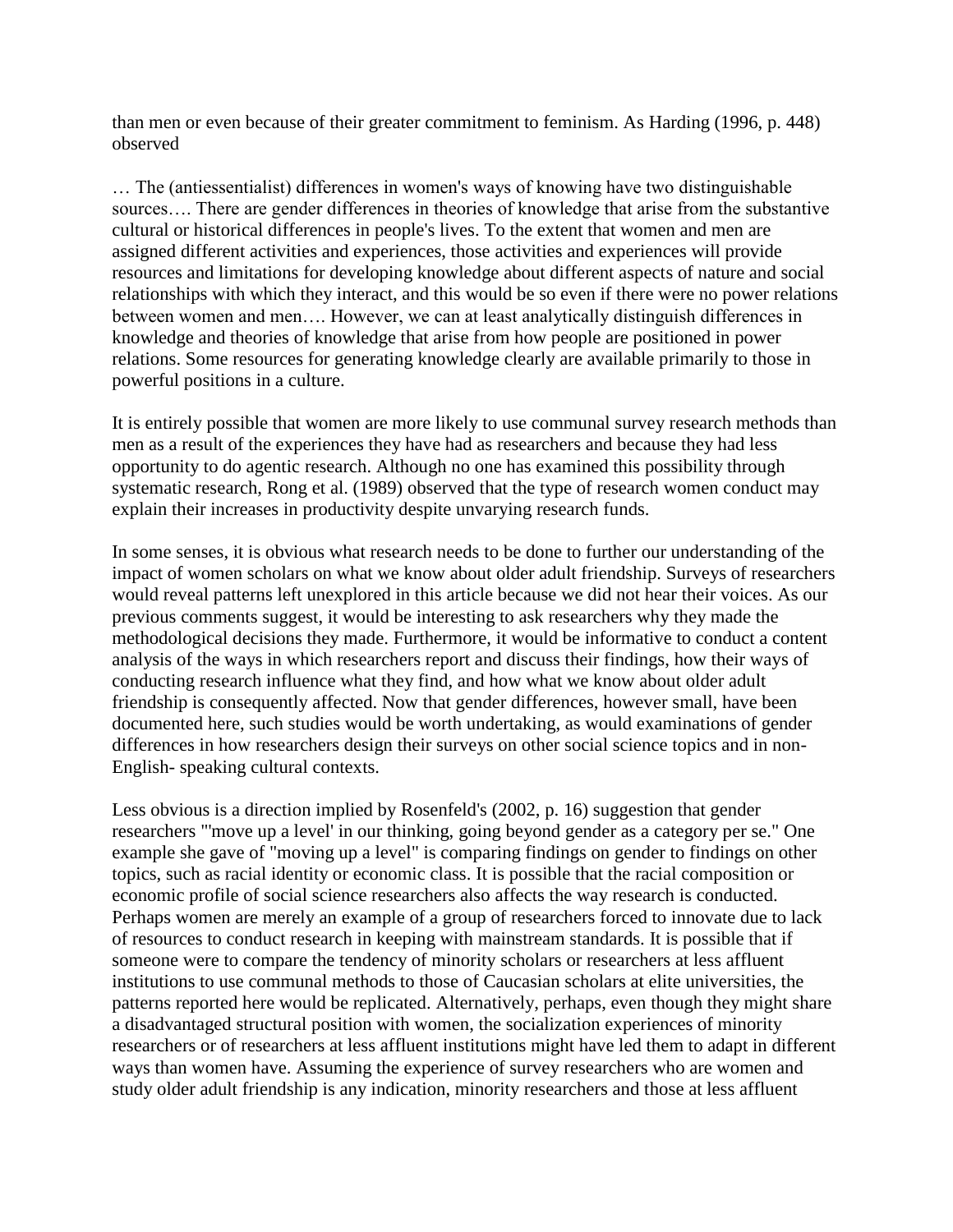institutions will not greatly affect what we know about personal relationships until they are better represented among those who publish social science research.

# **Footnotes**

1. A list of the 117 studies included in this analysis is available by contacting the first author by e-mail.

# **References**

- Adams, R. G. (1989). Conceptual and methodological issues in studying friendships of older adults. In R. G. Adams & R. Blieszner (Eds.), *Older adult friendship: Structure and process* (pp. 17–41). Beverly Hills, CA: Sage.
- Adams, R. G., & Blieszner, R. (1994). An integrative conceptual framework for friendship research. *Journal of Social and Personal Relationships*, **11**, 163–184.
- Aiken, L. S., & West, S. G. (1991). *Multiple regression: Testing and interpreting interactions*. Thousand Oaks, CA: Sage.
- Allan, K. D. (2006). *The social lens: An invitation to sociological theory*. Thousand Oaks, CA: Pine Forge.
- Bakan, D. (1966). *The duality of human existence: An essay on psychology and religion*. Chicago, IL: Rand McNally.
- Belenky, M. F., Clinchy, B. M., Goldberger, N. R., & Tarule, J. M. (1986). *Women's ways of knowing: The development of self, voice, and mind*. New York: Basic Books.
- Bernard, J. (1973). My four revolutions: An autobiographical history of the ASA. *American Journal of Sociology*, **78**, 11–29.
- Blalock, H. M., Jr. (1972). *Social statistics*. New York: McGraw Hill.
- Blieszner, R. (1993). Resource exchange in the social networks of elderly women. In U. G. Foa, J. M. Converse, & E. B. Foa (Eds.), *Resource theory* (pp. 67–79). San Diego, CA: Academic Press.
- Blieszner, R., & Adams, R. G. (1992). *Adult friendship*. Newbury Park, CA: Sage.
- Carlson, R. (1971). Sex differences in ego functioning: Exploratory studies of agency and communion. *Journal of Consulting and Clinical Psychology*, **37**, 267–277.
- Carlson, R. (1972). Understanding women: Implications for personality theory and research. *Journal of Social Issues*, **28**(2), 17–32.
- Chodorow, N. (1978). *The reproduction of mothering: Psychoanalysis and the sociology of gender*. Berkeley: University of California Press.
- Cohen, J. (1988). *Statistical power analysis for the behavior sciences* (2nd ed.). Hillsdale, NJ: Lawrence Erlbaum.
- DeVries, B., Jacoby, C., & Davis, C. G. (1996). Ethnic differences in later life friendship. *Canadian Journal of Aging*, **15**, 226–244.
- Dunn, D., & Waller, D. V. (2000). The methodological inclinations of gender scholarship in mainstream sociology journals. *Sociological Spectrum*, **20**, 239–257.
- Dykstra, P. A. (1990). *Next of (non)kin*. Amsterdam: Swets & Zeitlinger.
- Gergen, K. (1999). *An invitation to social construction*. Thousand Oaks, CA: Sage.
- Gergen, M. (2001). *Feminist reconstructions in psychology: Narrative, gender, and performance*. Thousand Oaks, CA: Sage.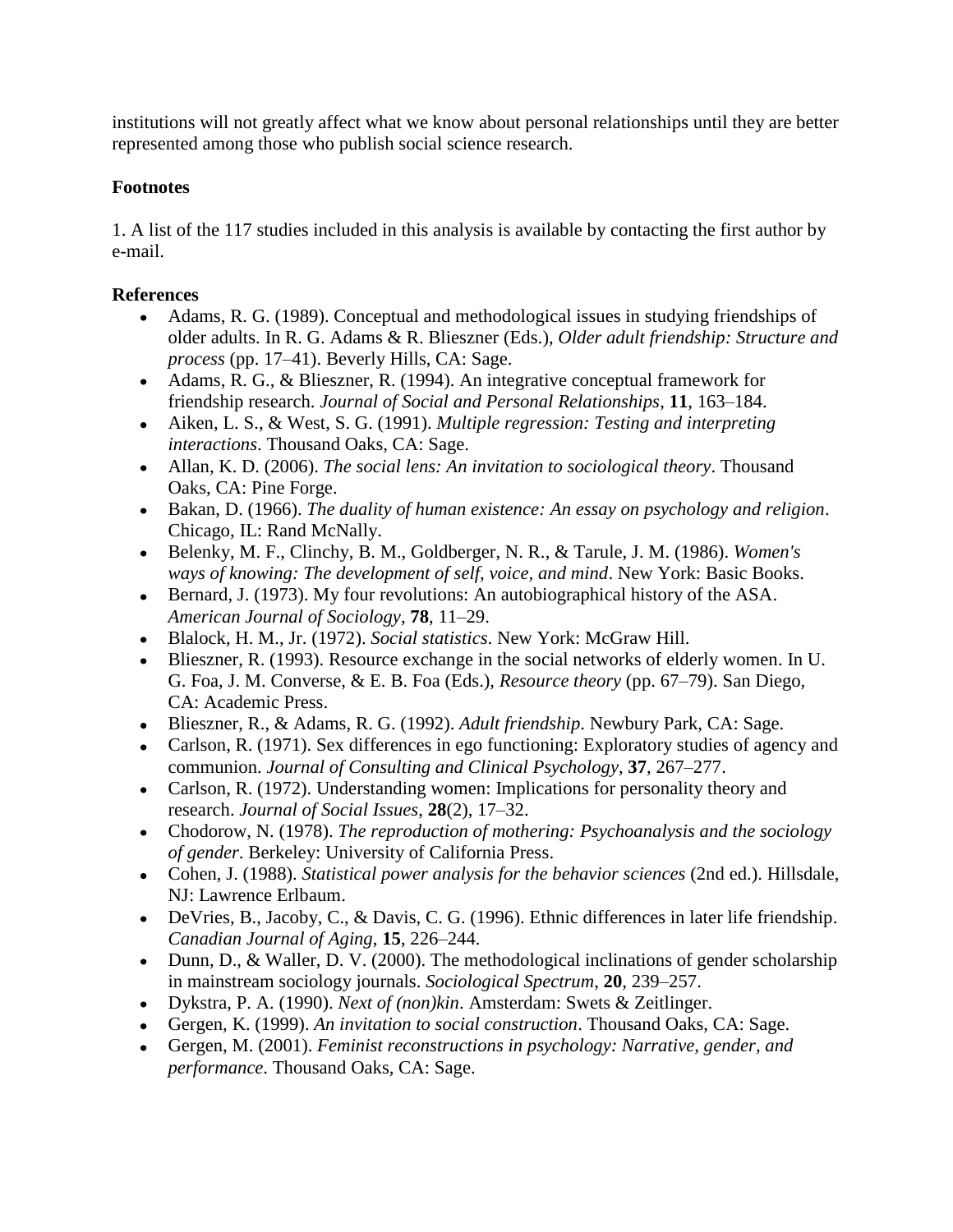- Giddens, A. (1991). *Modernity and self-identity: Self and society in the late modern age*. Stanford, CA: Stanford University Press.
- Gilligan, C. (1982). *In a different voice: Psychological theory and women's development*. Cambridge, MA: Harvard University Press.
- Goldberger, N. R., Tarule, J. M., Clinchy, B. M., & Belenky, M. F. (Eds.). (1996). *Knowledge, difference, and power*. New York: Basic Books.
- Grant, L., & Ward, K. (1991). Gender and publishing in sociology. *Gender and Society*, **5**, 207–223.
- Grant, L., Ward, K., & Rong, X. L. (1987). Research note: Is there an association between gender and methods in sociological research? *American Sociological Review*, **52**, 856–862.
- Gutmann, D. (1965). Women and the conception of ego strength. *Merrill Palmer Quarterly*, **11**, 229–240.
- Harding, S. (1996). Gendered ways of knowing and the "epistemological crisis" of the West. In N. R. Goldberger, J. M. Tarule, B. M. Clinchy, & M. F. Belenky (Eds.), *Knowledge, difference, and power* (pp. 431–454). New York: Basic Books.
- Harris, S. L. (1972). Who studies sex differences? *American Psychologist*, **27**, 1077– 1078.
- Harvey, D. (1990). *The condition of postmodernity: An inquiry into the origins of cultural change*. Cambridge, MA: Blackwell.
- Ingersoll-Dayton, B., & Antonucci, T. C. (1988). Reciprocal and nonreciprocal social support: Contrasting sides of intimate relationships. *Journal of Gerontology*, **43**, S65– S73.
- Ivanoff, A., Robinson, E., & Blythe, B. (1987). Empirical clinical practice from a feminist perspective. *Social Work*, **32**, 417–423.
- Jaccard, J., Turrisi, R., & Wan, C. K. (1990). *Interaction effects in multiple regression*. Newbury Park, CA: Sage.
- Lash, S., & Urry, J. (1987). *The end of organized capital*. Madison: The University of Wisconsin Press.
- Lin, N. (1976). *Foundations of social research*. New York: McGraw Hill.
- Lykes, M. B., & Stewart, A. J. (1986). Evaluating the feminist challenge to research in personality and social psychology: 1963–1983. *Psychology of Women Quarterly*, **10**, 393–412.
- Lyotard, J-F. (1979/1984). *The postmodern condition*. Minneapolis: University of Minnesota Press.
- MacKie, M. (1985). Female sociologists' productivity, collegial relations, and research style examined through journal publications. *Sociology and Social Research*, **69**, 189– 209.
- MacRae, H. (1996). Strong and enduring ties: Older women and their friends. *Canadian Journal on Aging*, **15**, 374–392.
- Oakley, A. (1974). *The sociology of housework*. New York: Pergamon.
- Oakley, A. (2000). *Experiments in knowing: Gender and method in the social sciences*. New York: The New Press.
- Peplau, L. A.,  $& Conrad, E.$  (1989). Beyond nonsexist research: The perils of feminist methods in psychology. *Psychology of Women Quarterly*, **13**, 379–400.
- Reinharz, S. (1979). *On becoming a social scientist*. San Franciso: Jossey-Bass.